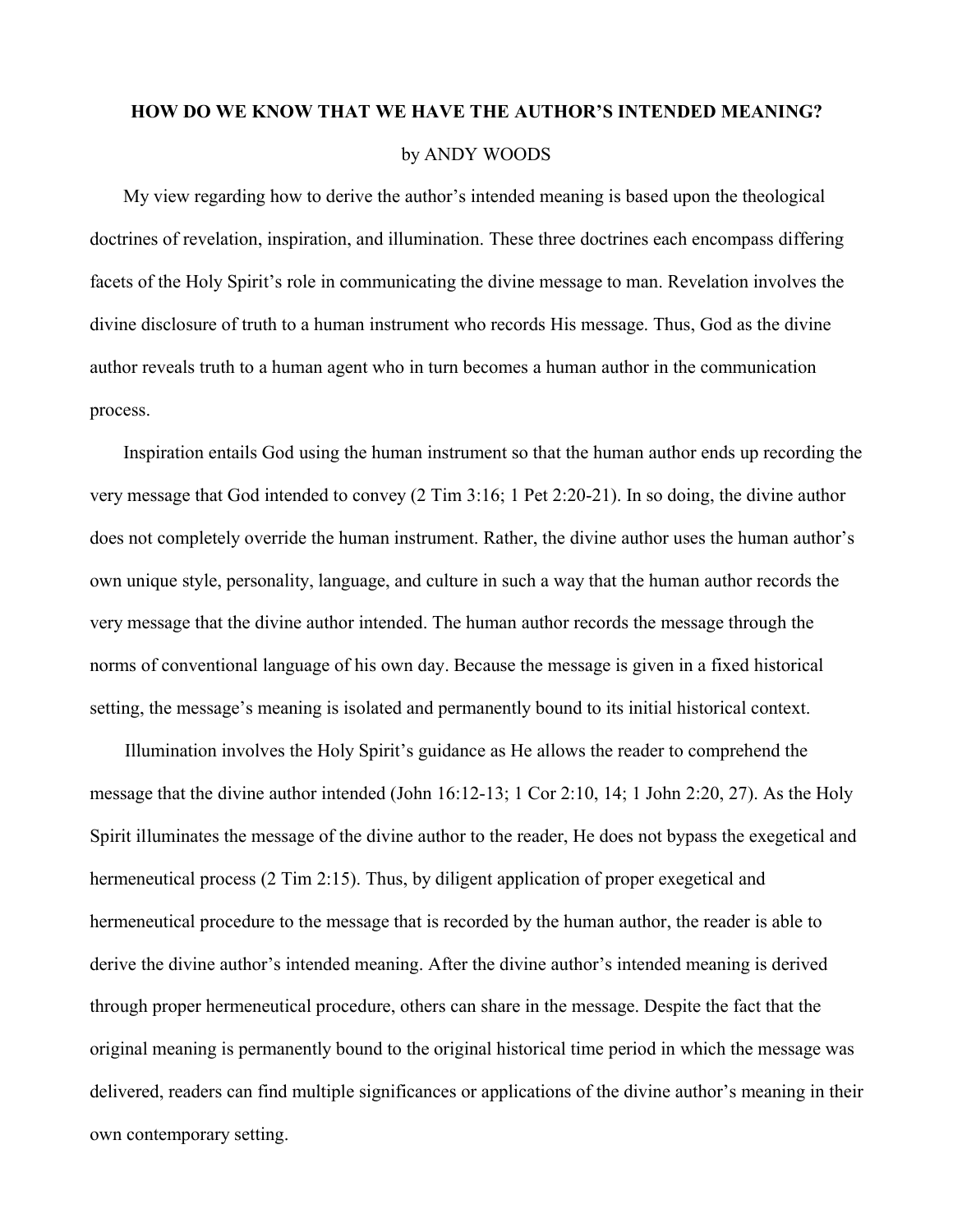## **RESPONSE TO OBJECTIONS TO MY VIEW**

At least eleven potential objections can be raised against this understanding of how to ascertain the author's intended meaning. First, those adhering to later Hirsch's concept-extension theory of meaning model would maintain that the Scripture's meaning is not isolated to its original historical setting as long as it can be demonstrated that it was the divine author's intention that readers share in the text's meaning*.* Early on Hirsch postulated that the meaning of a text must be limited to the intention of the human author.<sup>1</sup> However, he later revised his view so that it would also encompass a concept theory of extension, which says that verbal meaning with a future directed intention becomes applicable to an indefinite number of unforeseen future situations.<sup>2</sup> Hirsch appeals to the U.S. Constitution as an example of such a document that its drafters intended to be applicable to (or allegorizable to) unforeseen situations.<sup>3</sup> Glenny maintains that Scripture is also such a future directed intended writing because various biblical texts seem to indicate that the Bible had a referential aspect of meaning beyond the original author's intention  $(2 \text{ Tim } 3:16; 1 \text{ Cor } 10:5-6; \text{ Rom } 15:4)^4$ .

However, it remains debatable as to whether the authors of either the Constitution or the Bible intended either of these documents to be future directed in the later Hirschean sense. Originalist Bork observes that the existence of the amendment process within the text of the Constitution itself demonstrates that the founders intended the document's meaning to be fixed in time. Thus, this meaning can only to be changed when the people follow the procedure in Article V and alter the Constitution's meaning by amending the document.<sup>5</sup> Scalia also adheres to such a fixed meaning of the Constitution

<sup>&</sup>lt;sup>1</sup> E. D. Hirsch, *Validity in Interpretation* (New Haven and London: Yale University, 1967).

<sup>2</sup> E. D. Hirsch., "Transhistorical Intentions and the Persistence of Allegory," *New Literary History* 25 (1994): 549- 67; E. D. Hirsch, "Meaning and Significance Reinterpreted," *Critical Inquiry* 11 (December 1984), 202-25.

<sup>3</sup> Hirsch, "Transhistorical Intentions and the Persistence of Allegory," 552. Even back in 1967, Hirsch seemed to indicate that the content of both the Constitution and the Bible went far beyond the original authors immediate intention when he said, "Yet certain texts such as the Constitution of the United States and the Bible do seem to require that meaning go beyond anything that a human and a historical author could possibly have willed" (Hirsch, *Validity in Interpretation*,  $121-22$ ).

<sup>4</sup> W. Edward Glenny, "The Divine Meaning of Scripture: Explanations and Limitations," *Journal of the Evangelical Theological Society* 38, no. 4 (December 1995): 496.

<sup>5</sup> Robert H. Bork, *The Tempting of America: The Political Seduction of the Law* (New York: The Free Press, 1990), 171.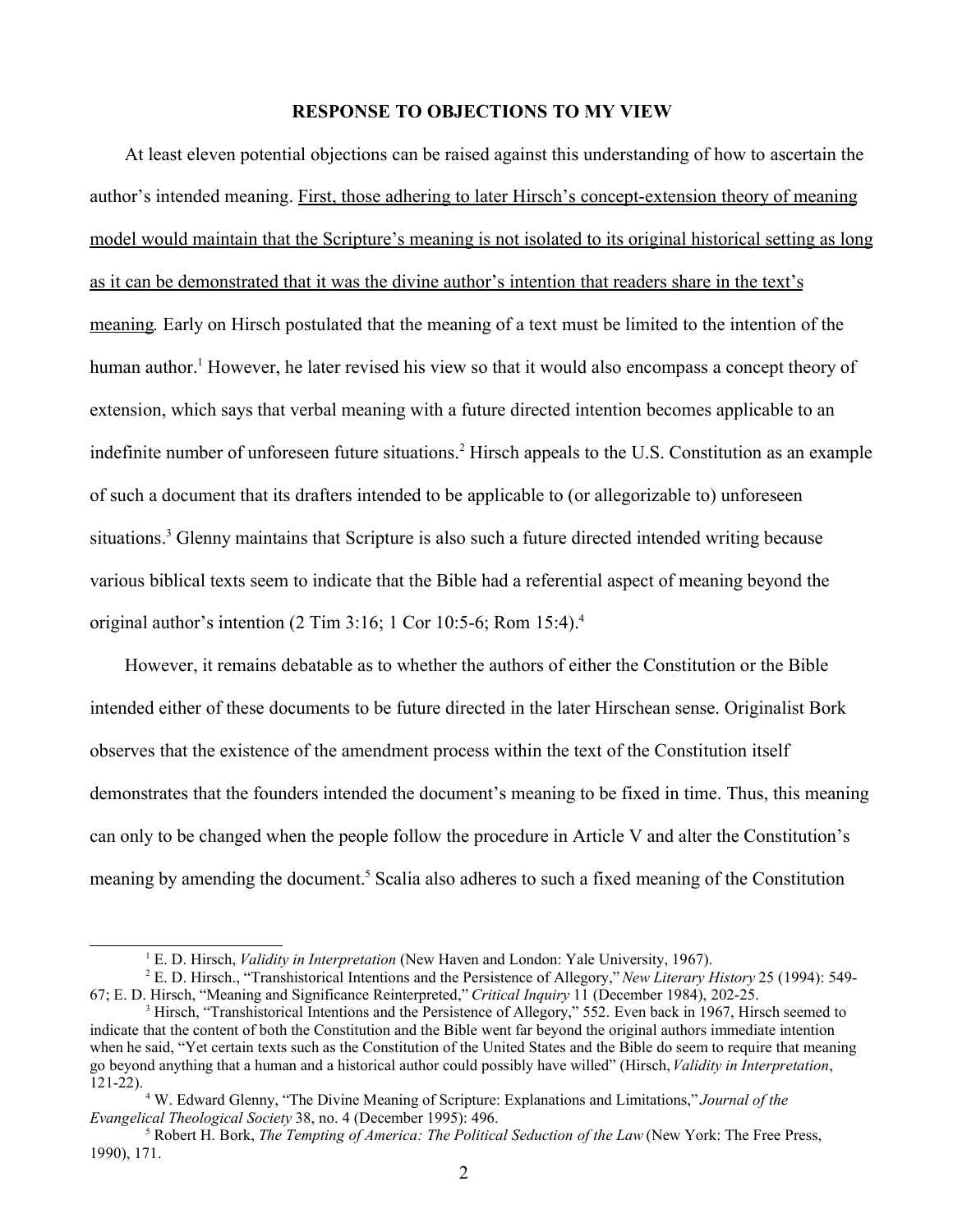when he observes that it is not an "empty bottle" but rather is like a "statue" whose meaning does not change.<sup>6</sup>

It is also possible to see the various texts cited by Glenny to demonstrate the future directed intention of Scripture (2 Tim 3:16; 1 Cor 10:5-6; Rom 15:4) as simply application texts rather than meaning texts. In other words, rather than taking these texts to mean that modern readers participate in Scripture's meaning, they could simply mean that the historical meaning of Scripture is to be derived and then applied to the contemporary situation by the preacher and reader. Ramm seems to be viewing these texts in this light through his trite expression, "Interpretation is one, application is many."<sup>7</sup> Although Ramm's maxim no longer remains popular among modern hermeneutical theorists, it at least demonstrates that some have not categorized Scripture as a future directed intended document as called for by the later Hirschean model.

Second, others would argue that application of exegetical and hermeneutical procedure to the message recorded by the human author in order to derive the divine author's intended meaning is too simplistic a formula because of the dual authorship characteristic inherent in Scripture. For example, Bock asks, "The reality of inspiration requires that any discussion of the meaning of the biblical text brings into view multiple authors (the human and divine), as well as the speaker or the historical event associated with their message. Whose intent is to be pursued? Are they always the same?"<sup>8</sup> Elsewhere Bock states, "in Scripture we are dealing with the unique circumstance of dual authorship. This means that although we are concerned with the meaning of the human author in his setting, we are also to be sensitive to the meaning of the divine author, who knows the whole story and the entirety of canonical

<sup>6</sup> Elliott E. Johnson, *Application* (unpublished Class Notes in BS 1003 Hermeneutics, Dallas Theological Seminary, Fall 2003), 7. Hirsch's repeated reliance upon statements made by Marshall in order to verify the future direct intention of the Constitution (Hirsch, *Transhistorical Intentions and the Persistence of Allegory*, 549-66) exemplifies an unbalanced historical approach. Most legal scholars would concur that Marshall was one of the most activist jurists in American history. In fact, the very quotation of Marshall that Hirsch relies upon in order to demonstrate the supposed true intention of the Constitution (Hirsch, *Transhistorical Intentions and the Persistence of Allegory* , 549) comes from the controversial case *McCoulloch v. Maryland* (17 U.S. 316 [1819]). In this case, Marshall used the power of the bench to create a national bank despite the fact that existence of such a bank is never called for in the text of the Constitution.

<sup>7</sup> Bernard Ramm, *Protestant Biblical Interpretation* (Grand Rapids: Baker, 1970), 113.

<sup>8</sup> Darrell Bock, "Interpreting the Bible-How Texts Speak to Us," in *Progressive Dispensationalism*, ed. Darrell L. Bock Craig A. Blaising (Wheaton, IL: Victor, 1993), 63.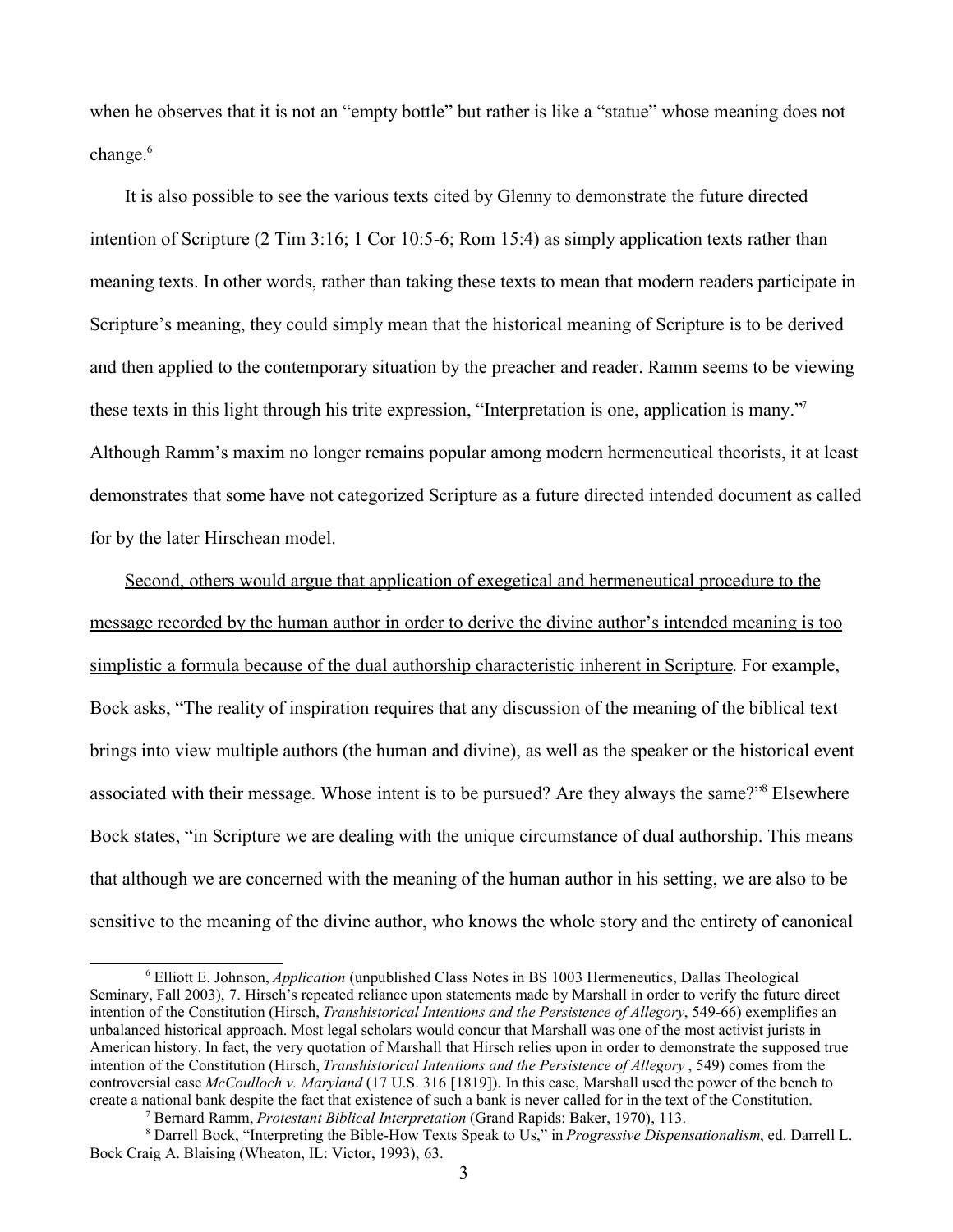promise."<sup>9</sup> Glenny echoes this theme when he cites several reasons substantiating his suggestion that it is best not to limit the divine author of Scripture to that of the human author. One such reason cited by Glenny involves the unrealized mysteries contained in the Old Testament prophecies that were not made clear until they were realized in Christ (Rom 16:25-26). Glenny also appeals to the various instances in Scripture where the prophet or speaker did not understand his own utterance (Dan 8:27; 12:6-9; 1 Pet  $1:10-12$ ).<sup>10</sup>

While it is difficult to deny the reality of dual authorship in the Bible, it is important not to overstate the case. For example, it is possible that the Old Testament's unrealized mysteries spoken of by Glenny are in actuality *unrevealed* in the Old Testament rather than *unrealized*. Such an understanding would be consistent with the New Testament definition of mystery.<sup>11</sup> In addition, it is possible to interpret the "prophetic Scriptures" in Romans 16:25-26 as referring to the utterances and or writings of the New Testament prophets.<sup>12</sup>

Furthermore, Kaiser rejects interpreting the various texts, which are typically relied upon to prove dual authorship in Scripture, as teaching that the initial speaker or writer did not understand his utterance. After dealing with these passages in detail, he concludes that the only thing that the Old Testament writer did not understand was the time of the fulfillment of his prophecy. Regarding Daniel 8:27, Kaiser says, "So clear was Daniel's understanding of the meaning of his prophecy and so dramatic was its effect on him that he 'was overcome and lay sick for some days.'<sup>"13</sup> When commenting upon Daniel 12:6-9, he says, "the fact that these words of the angel were to be 'closed up and sealed until the time of the end' was no more a sign that these events were to remain *unexplained* until the end time than was the equivalent expression used in Isaiah 8:16, 'Bind up the testimony, seal the law.'"<sup>14</sup> Finally, in

<sup>9</sup> Darrell Bock, "Hermeneutics of Progressive Dispensationalism," in *Three Central Issues in Contemporary Issues in Contemporary Dispensationalism: A Comparison of Traditional and Progressive Views*, ed. Herbert W. Bateman (Grand Rapids: Kregel, 1999), 90.

<sup>&</sup>lt;sup>10</sup> Glenny, "The Divine Meaning of Scripture: Explanations and Limitations," 485-86.

<sup>11</sup> Harold W. Hoehner, *Ephesians: An Exegetical Commentary* (Grand Rapids: Baker, 2002), 428-34.

<sup>12</sup> F. L. Godet, *Commentary on Romans* (1883; reprint, Grand Rapids, Kregel, 1977), 504-5; J. M. Stifler, *The Epistle to the Romans* (Chicago: Moody, 1960), 254-55.

<sup>13</sup> Walter C. Kaiser, "The Single Intent of Scripture," in *Evangelical Roots: A Tribute to Wilbur Smith*, ed. Kenneth S. Kantzer (Nashville: Thomas Nelson, 1978), 127.

 $14$  Ibid.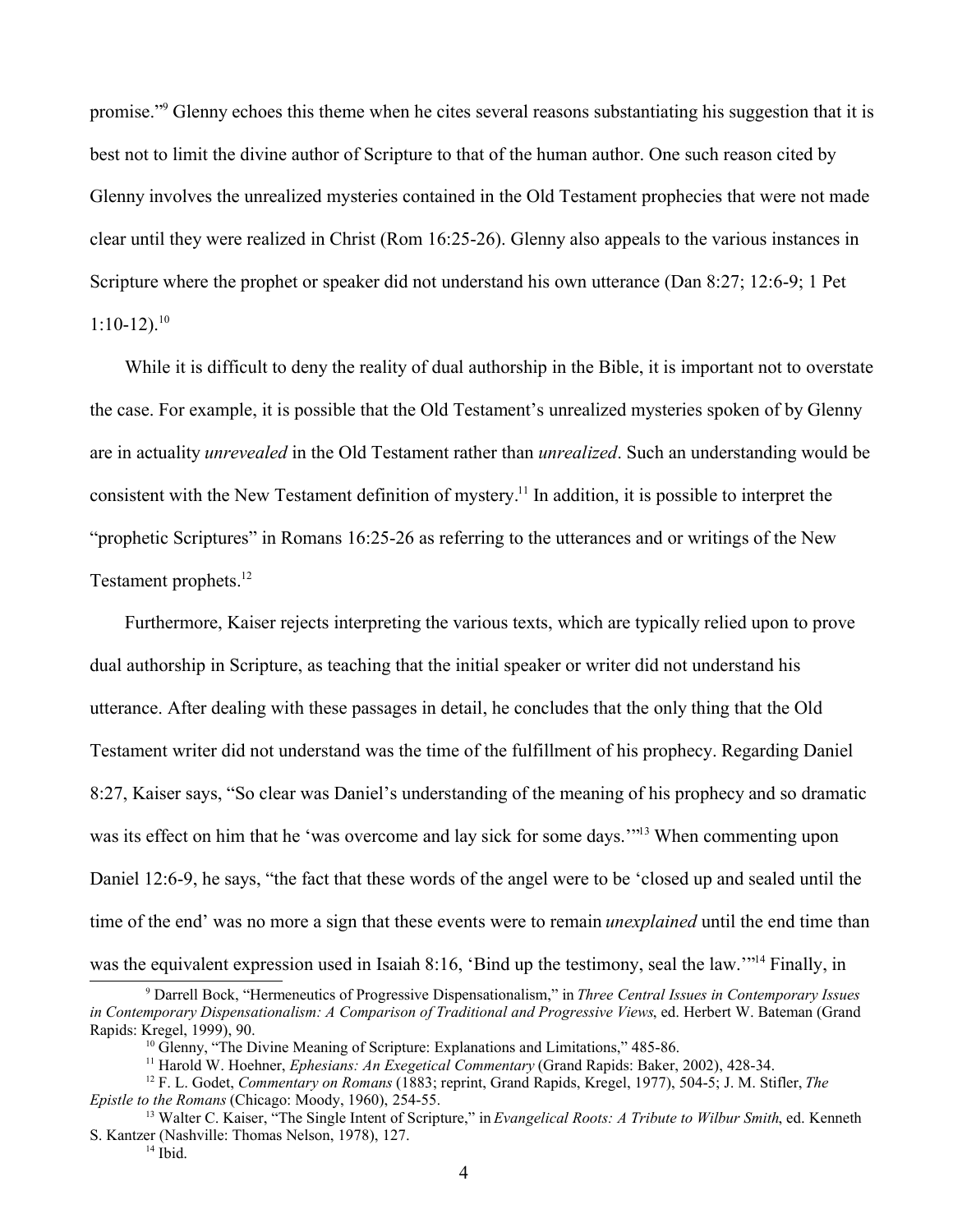interpreting 1 Peter 1:10-12, Kaiser notes that the Old Testament prophets understood the following five topics: the Messiah, His sufferings, His glory, the sequence of events (His suffering was followed by His glorification), and that the salvation announced in those pre-Christian days was not limited to the prophets audience, but it also included the readers of Peter's day. Thus, Kaiser concludes that the prophets' search was not for the meaning of what they wrote but rather simply the timing of the subject.<sup>15</sup>

However, to Kaiser's interpretation of 1 Peter 1:10-12, Johnson responds, "But even if Kaiser's model of shared meaning is right, aren't there passages like Daniel 9:24-27 that involve meanings of time? It seems that Daniel was ignorant of the date of 'the decree to restore and rebuild Jerusalem' even though he wrote about it. So it must be that Daniel wrote more than he understood."<sup>16</sup> Thus, the concept of dual authorship cannot simply be eradicated, as Kaiser seems to prefer. Kaiser's admirable attempt to deal with these passages has failed to convince most scholars that he is correct in uniting the authorial intent of the human and divine authors.<sup>17</sup> On the other hand, Kaiser's work shows that dual authorship does not seem to be nearly as prevalent as Glenny intimates. Human authorial ignorance typically revolved around the issue of timing rather than subject matter. In sum, in order to remain credible, my view of meaning must take into consideration the reality that the divine author may have a broader scope in mind by intending through the words of the human author more than the human author fully understood. However, "an exegete can know that God has done this only when further revelation shows that he did."<sup>18</sup>

Third, others would argue that application of exegetical and hermeneutical procedure to the message recorded by the Old Testament human author in order to derive the divine author's intended meaning is too simplistic a formula because New Testament citations of Old Testament texts often alter the meaning

<sup>&</sup>lt;sup>15</sup> Ibid., 125-26.

<sup>16</sup> Elliott E. Johnson, *Expository Hermeneutics: An Introduction* (Grand Rapids: Academie Books, 1990), 52.

<sup>17</sup> Darrell Bock, "Evangelicals and the Use of the Old Testament in the New (Part 2)," *Bibliotheca Sacra* 142, no. 568 (October-December 1985): 308.

<sup>18</sup> Philip B. Payne, "The Fallacy of Equating Meaning with the Human Author's Intention," *Journal of the Evangelical Theological Society* 20, no. 3 (September 1977): 243.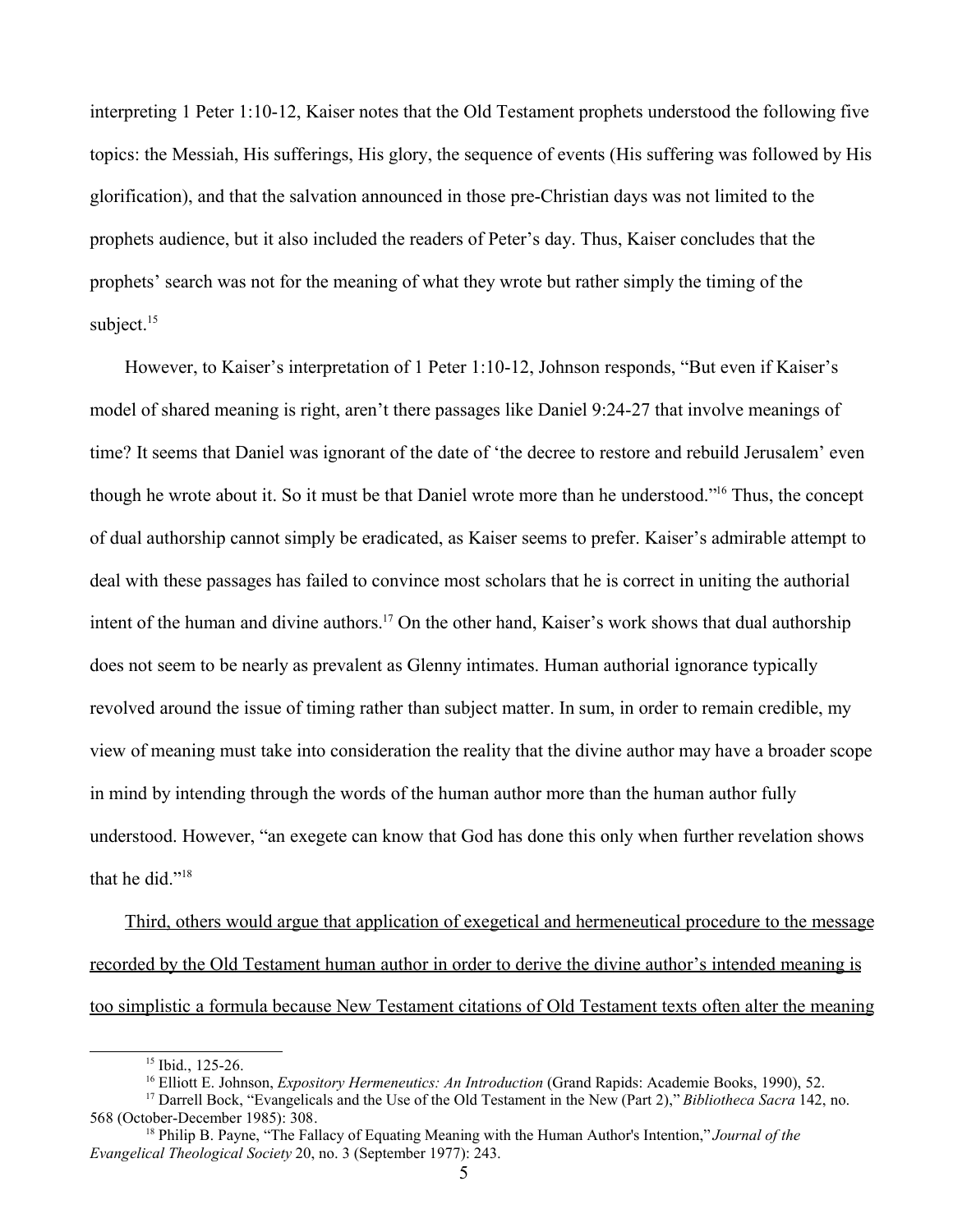of these texts by pouring new meaning into them. For example, Bock observes, "To reuse a text to discuss subsequent events is to bring that text into a new context and thus add to its meaning by associating fresh levels of reference and context to the earlier context."<sup>19</sup> Elsewhere, Bock notes, "Does the expansion of meaning entail a change of meaning?…The answer is both yes and no. On the one hand, to add the revelation of a promise is to introduce 'change' to it through addition."<sup>20</sup> In another publication, Bock and Blaising contend, "the New Testament does introduce change and advance; it does not merely repeat Old Testament revelation. In making complementary additions, however, it does not jettison old promises. The enhancement is not at the expense of the original promise.<sup>"21</sup> In class, Bock also described this process as a magnet moving through space, which attracts increasingly more metallic substances as it moves along its trajectory. He also described this phenomenon as putting "progress" into the term "progressive revelation."

However, Johnson's understanding of the progress of revelation is entirely different. As an example of progress of revelation, Johnson observes the possible range of meanings emanating from the word "you" in the phrase "through you all the nations of the earth shall be blessed" found in Genesis 12:3. Such a range of meanings includes Abraham, Christ, and saved Israel. Rather, than seeing this range of meanings as representing a change in textual meaning in the progress of revelation, progress of revelation involves a development of a text's original meaning and the range of meanings that are implied in the scope of the original promise even though they may not be initially recognized.<sup>22</sup> Lightner notes this crucial distinction: "'Complementary hermeneutics' must not be confused with the historic orthodox doctrine of progressive revelation. The latter truth means that God revealed His truth gradually,

 $19$  Bock, "Interpreting the Bible-How Texts Speak to Us," 67.

<sup>&</sup>lt;sup>20</sup> Darrell Bock, "Current Messianic Activity and Old Testament Davidic Promise: Dispensationalism, Hermeneutics, and Old Testament Fulfillment," *Trinity Journal* 15, no. 1 (1994): 71.

<sup>&</sup>lt;sup>21</sup> Craig A. Blaising and Darrell L. Bock, "Dispensationalism, Israel and the Church: Assessment and Dialogue," in *Dispensationalism, Israel and the Church*, ed. Craig A. Blaising and Darrell L. Bock (Grand Rapids: Zondervan, 1992), 392-93.

<sup>&</sup>lt;sup>22</sup> Elliott E. Johnson, *In Defense of the Author* (unpublished Class Notes in BS 1003 Hermeneutics, Dallas Theological Seminary, Fall 2003), 1-2.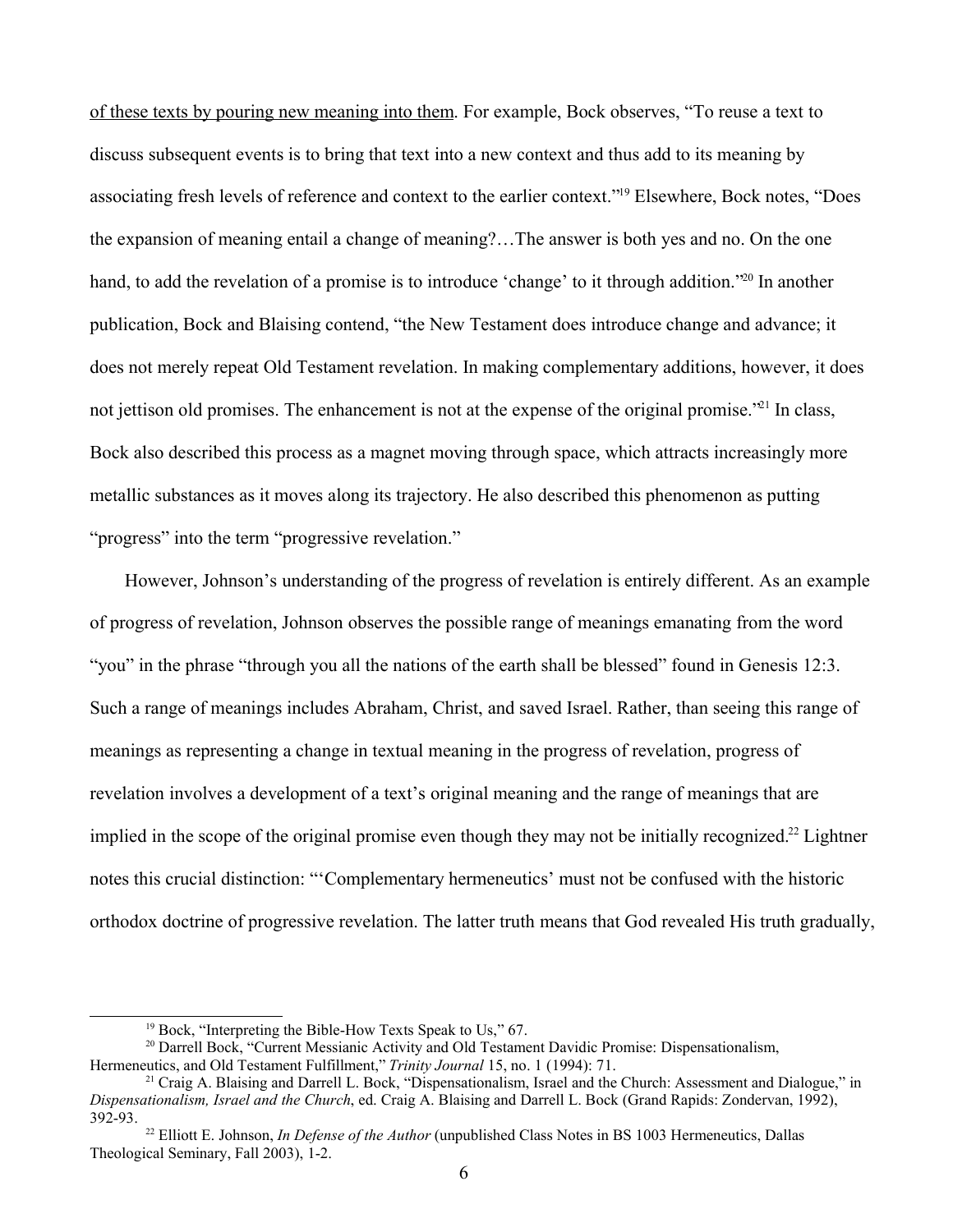sometimes over a long period of time. What was revealed later never changed the original revelation, however. The meaning and the recipients of the original promise always remain the same."<sup>23</sup>

Moreover, not all evangelicals have embraced the idea that the New Testament adds kernels of truth unknown to the Old Testament author when it cites Old Testament texts. Drawing from the work of Emil Schurer, Fruchtenbaum is convinced that the New Testament writers (almost all were Jewish) quote the Old Testament in the common Jewish first century way.<sup>24</sup> Fruchtenbaum cites four ways that the New Testament quotes from the old and notes that Matthew 2 contains an example of all four uses. The first example involves messianic prophecies that are directly fulfilled in Christ, such as Matthew 2:5-6 which quotes Micah 5:2. The second example involves typology. Matthew 2:15 quotes Hosea 11:1 for the purpose of demonstrating that the national Son of God coming out of Egypt becomes a type of the individual Son of God coming out of Egypt.<sup>25</sup>

The third example involves application. In the New Testament event, there is one point of similarity with the Old Testament event while the rest of the details between the New and Old Testament events remain different. This example is found in Matthew 2:17-18 which is a quotation of Jeremiah 31:15. The obvious point of similarity between these two events involves the Jewish mothers weeping for their sons that they will never see again. The other details between these two events remain different. In Jeremiah,

<sup>23</sup> Robert Lightner, *Last Days Handbook*, rev. ed. (Nashville: Thomas Nelson, 1997), 210.

<sup>24</sup> Arnold Fruchtenbaum, *Messianic Christology* (Tustin, CA: Ariel Ministries, 1998), 146-52; Thomas D. Ice, "Dispensational Hermeneutics," in *Issues in Dispensationalism*, ed. Wesley R. Willis and John R. Master (Chicago: Moody, 1994), 38-41; Arnold Fruchtenbaum, "Rabbinic Quotations of the Old Testament and How It Relates to Joel 2 and Acts 2" (an unpublished paper presented at the annual meeting of the Pre-Trib Study Group, Dallas, Texas, December 2002). Fruchtenbaum cites Schurer who noted that later Judaism discovered that there is a fourfold meaning of Scripture. This fourfold sense includes: 1. *pshat* or the simple or literal reading, 2. *remez* or the meaning arbitrarily imported into it, 3. *drash* or the meaning deduced by investigation, and 4. *sod* or the theosophic meaning. Schurer goes on to observe that the New Testament writers also applied these same four ways in quoting the Old Testament. Schurer also issues the following distinction, "In saying this however it must be remarked, that the exegetic method practiced in the New Testament, when compared with the usual Jewish method, is distinguished from it by its great enlightenment. The apostles and the Christian authors in general were preserved from the extravagances of Jewish exegesis by the regulative norm of the gospel…Jewish exegesis however, from which such a regulatory was absent, degenerated into the most capricious puerilities. From its standpoint, e.g. the transposition of words into numbers, or of numbers into words, for the purpose of obtaining the most astonishing disclosures, was by no means strange, and quite in accordance with its spirit." Emil Schurer, *A History of the Jewish People in the Time of Jesus Christ*, trans. Sophia Taylor and Peter Christie, 2d and rev. ed., 5 vols. (New York: Scribner, 1891), 3:348-49; Fruchtenbaum, "Rabbinic Quotations of the Old Testament and How It Relates to Joel 2 and Acts 2," 1.

<sup>&</sup>lt;sup>25</sup> For a development of the typological relationship between Israel and Christ in Matthew's gospel see Charles Dyer, "Biblical Meaning of Fulfillment," in *Issues in Dispensationalism*, ed. Wesley R. Willis (Chicago: Moody, 1994), 54- 57.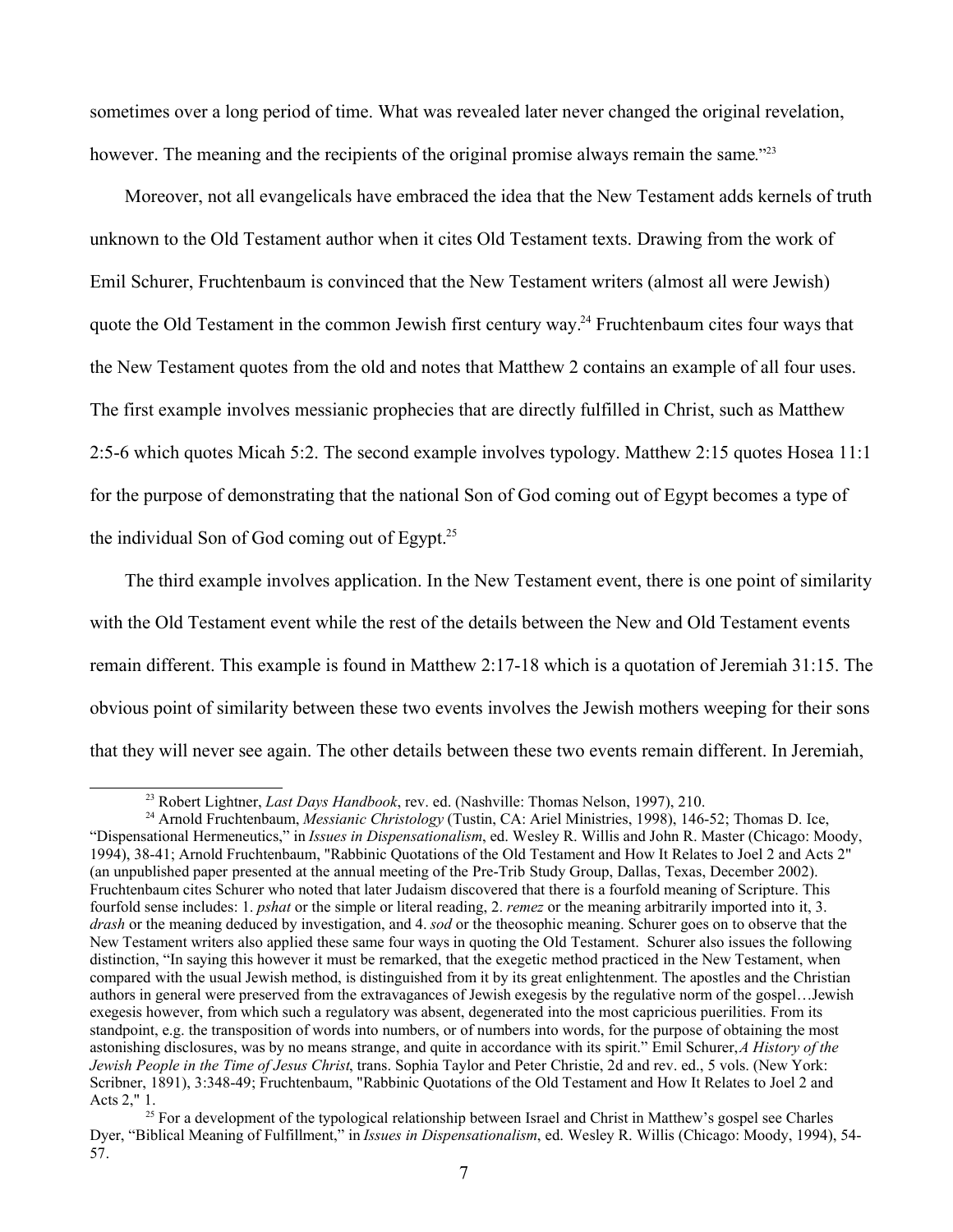the event takes place in Ramah, north of Jerusalem. In Matthew, it takes place in Bethlehem, South of Jerusalem. In Jeremiah, the sons are still alive and going into captivity. In Matthew, the sons are already dead.

The fourth example involves summation. The citation found in Matthew 2:23 is not found anywhere in the Old Testament. This verse is simply summing up what the prophets said rather than directly quoting them. In this case, the prophets said, "that he should be called a Nazarene." In the first century, Nazarenes were despised people (John 1:45-46). Thus, Matthew is saying that the prophets predicted that the messiah would be a despised and rejected individual. Fruchtenbaum believes that every quotation of the Old Testament in the New will fit into one of these four categories. If Fruchtenbaum's approach is accurate, then there is no basis to conclude that the New Testament reinterprets or changes the meaning of Old Testament texts when it cites them. In each instance, the Old Testament meaning is kept intact as these texts are applied anew.

Fourth, others would argue that application of exegetical and hermeneutical procedure to the message recorded by the Old Testament human author in order to derive the divine author's intended meaning is too simplistic a formula because much of the information contained in these texts does not become clear until the reader approaches Scripture from a canonical perspective rather than an exegetical one. Poythress, building on Waltke's canonical process approach to interpretation, argues that the divine meaning of Scripture is more fully understood as its canonical context develops.<sup>26</sup>

Using Psalm 22 as an example, Poythress suggests that there are the following three progressively larger contexts in light of which a given passage may be read: the historical circumstances of the book in which the passage occurs, the context of the available canon up to the time the book containing the canon was compiled, and the context of the completed canon.<sup>27</sup> Bock similarly suggests three levels of reading that he calls historical-exegetical, biblical-theological, and canonical-systematic.<sup>28</sup> Bock also

<sup>26</sup> Vern S. Poythress, "The Divine Meaning of Scripture," *Westminster Theological Journal* 48 (1986): 241-79. <sup>27</sup> Ibid., 267-71.

<sup>28</sup> Bock, "Interpreting the Bible-How Texts Speak to Us," 100-102.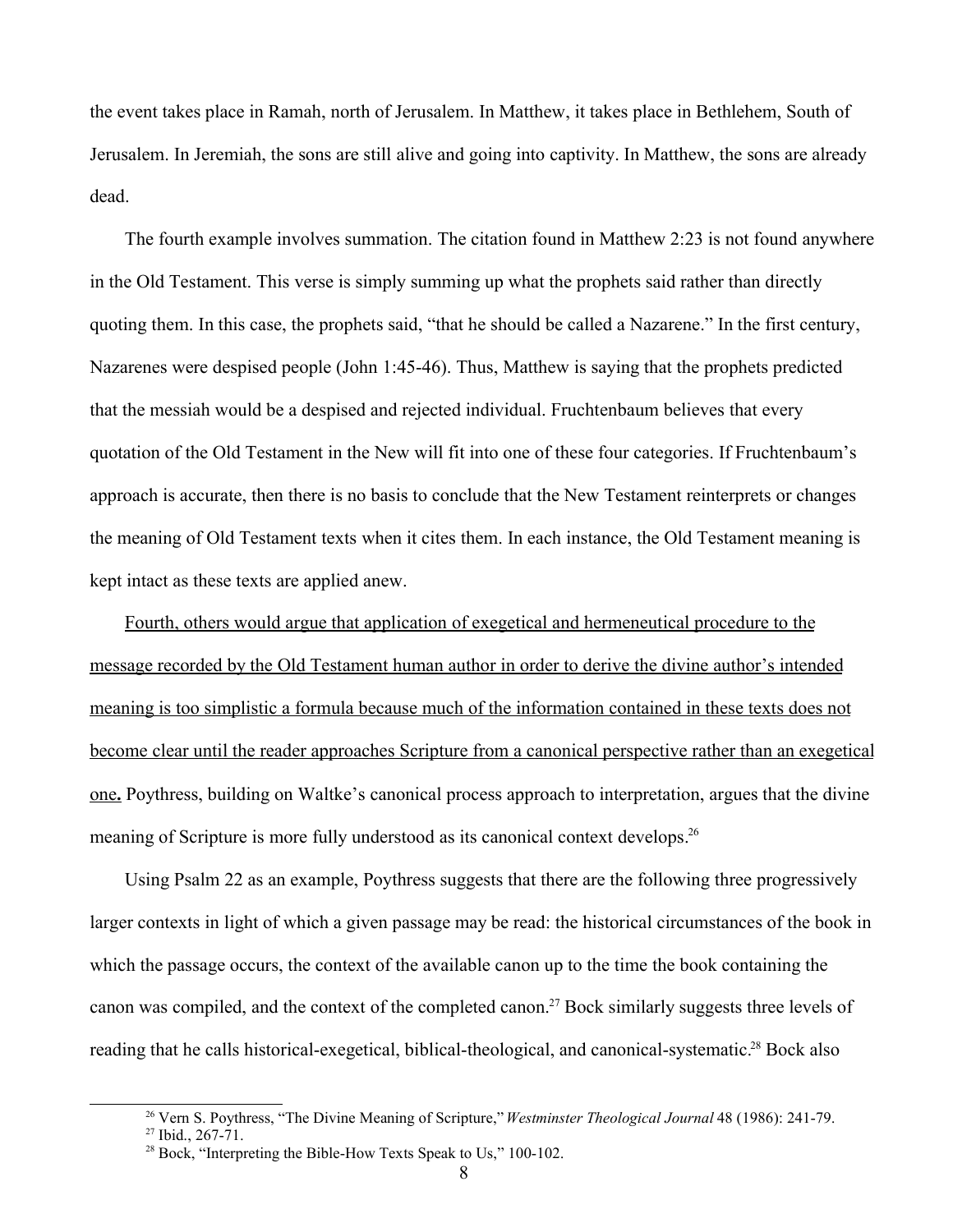describes these three readings as reading the text in its original setting, in light of the biblical book, and in light of the canon.<sup>29</sup> Elsewhere, Bock suggests that identification of the serpent as Satan (Gen 3:1) and the identification of the protoevangelium (Gen 3:15) only emerge after these texts are read from the canonical perspective.<sup>30</sup> Chisholm similarly argues against an exegetical interpretation of the protoevangelium.<sup>31</sup>

But is this the only way of understanding the meaning of Old Testament texts? Interestingly, Bock and Johnson reach many of the same conclusions although Bock reaches them from a canonical perspective while Johnson reaches them from an exegetical one. Johnson claims that the proper meaning of many of these ideas begin to emerge from an exegetical study of the Old Testament texts. For example, Johnson believes that it is possible to identify the serpent of Genesis 3:1 as Satan without the assistance of the New Testament. Johnson argues that Genesis 3 identifies the serpent as "*the enemy of God*" rather than "*an enemy of God*" because of the book's genre as the book of beginnings. Thus, the introduction of the ultimate source of evil would be an appropriate topic in the early chapters of such a book. At this point, Bock may accuse Johnson of engaging in a canonical reading of the text without realizing it. However, Johnson is not alone in contending that the proper definition of important biblical ideas begins to surface at the exegetical level. Fruchtenbaum sees the protoevangelium (Gen 3:15) as well as the New Testament understanding of Immanuel (Isa 7:14) emerging at the exegetical level as well.<sup>32</sup> While no one disputes the fact that the New Testament adds clarity and specificity to Old Testament concepts, it is probably an over statement to suggest that one cannot arrive at a proper identification of Old Testament concepts until the third reading of the text.<sup>33</sup>

<sup>29</sup> Bock, "Hermeneutics of Progressive Dispensationalism," 90-91.

 $30$  Bock, "Interpreting the Bible-How Texts Speak to Us," 81.

<sup>&</sup>lt;sup>31</sup> Robert Chisholm, *Genesis 3:15* (unpublished Notes in 103B Principles of Hebrew Exegesis, Dallas Theological Seminary, Summer 2001).

<sup>32</sup> Fruchtenbaum, *Messianic Christology*, 14-18, 32-27.

<sup>&</sup>lt;sup>33</sup> The argument that the proper identification of Old Testament concepts cannot be obtained until the third reading of the text also seems odd in light of the fact that Christ held Israel responsible for recognizing His identity as well as the timing of His coming at His first advent (Matt 16:1-3; Luke 19:42; Rom 9:31-10:9). These texts seem to indicate that one of the bases for such accountability was the information given about the coming messiah in the Old Testament. However, if these Old Testament messianic ideas remained unclear until the completed canon made a third reading of the text possible, then it would hardly be fair for Christ to hold the Jews responsible for the messianic prophetic truth that they had already received.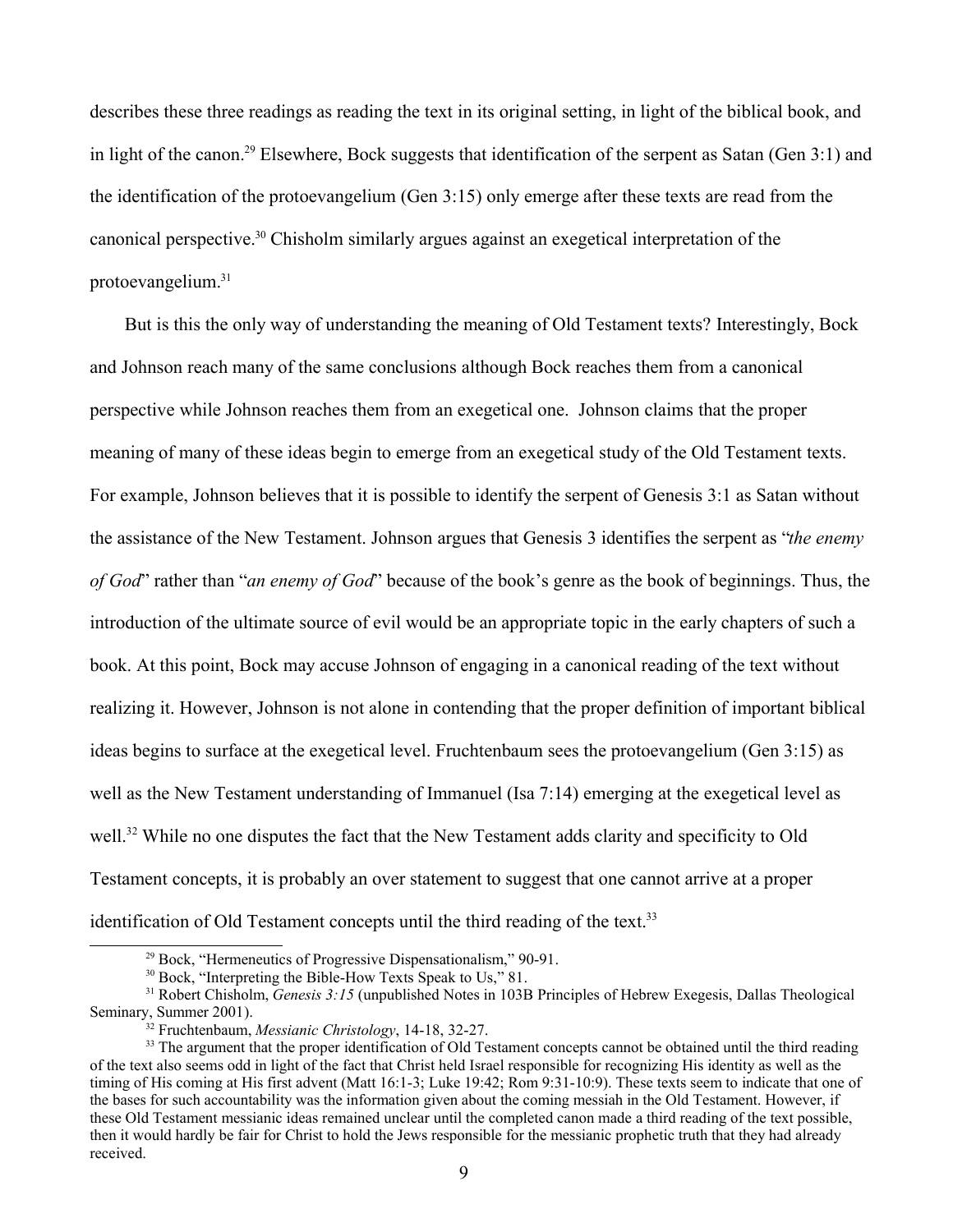Fifth, the goal of pursuing authorial intent poses its own unique problems in the area of biblical studies simply because we do not know who the biblical author is in some cases and in other cases we know very little about the author. The Book of Hebrews and certain Psalms represent particular instances where authorship is uncertain. This problem is compounded when certain works are attributable to more than one author. For example, some of the Psalms are attributed to the sons of Korah. However, Bock seems to answer this objection when he says, "Even in a book like Hebrews or certain Psalms where authorship is uncertain, we have access to the author and his message in the text that was left to us. It was the desire to communicate that produced these texts, and so the starting point for interpretation is the pursuit of that message."<sup>34</sup> Payne expresses a similar sentiment when he says, "Ultimately all argument about meaning or the author's intention must be rooted in the text...."<sup>35</sup>

Sixth, the practicality of obtaining the author's intent is often challenged on the grounds that comprehending the author's intended meaning involves understanding the psychological aspects of the author's thoughts. Because we can never fully understand the author's psychology, the authorial intent is deemed inaccessible. Schleiermacher stressed the creative role within the human mind within the process of understanding.<sup>36</sup> Thus, he proposed that priority should be given to the psychological aspects of the author's thoughts in understanding authorial intent.<sup>37</sup> Payne presents a similar line of reasoning when he argues that the human author's intention cannot be known beyond question. Payne points out that subconscious thoughts and perception are influential on human language and that we have no way of knowing these thoughts.<sup>38</sup>

However, Hirsch rebuts this objection by pointing out whether one knows or does not know the author's mind is irrelevant because what he wrote is what ultimately conveys meaning since verbal meaning is shareable by others.<sup>39</sup> Erickson also helps rebut this objection by suggesting a clarification of

 $34$  Bock, "Interpreting the Bible-How Texts Speak to Us," 63.

<sup>&</sup>lt;sup>35</sup> Payne, "The Fallacy of Equating Meaning with the Human Author's Intention," 251.

<sup>36</sup> Anthony C. Thiselton, *New Horizons in Hermeneutics: The Theory and Practice of Transforming Biblical Reading* (Grand Rapids: Zondervan, 1992), 205.

 $7$  Ibid., 204-33.

<sup>&</sup>lt;sup>38</sup> Payne, "The Fallacy of Equating Meaning with the Human Author's Intention," 244-45.

<sup>39</sup> Hirsch, *Validity in Interpretation*, 31-40.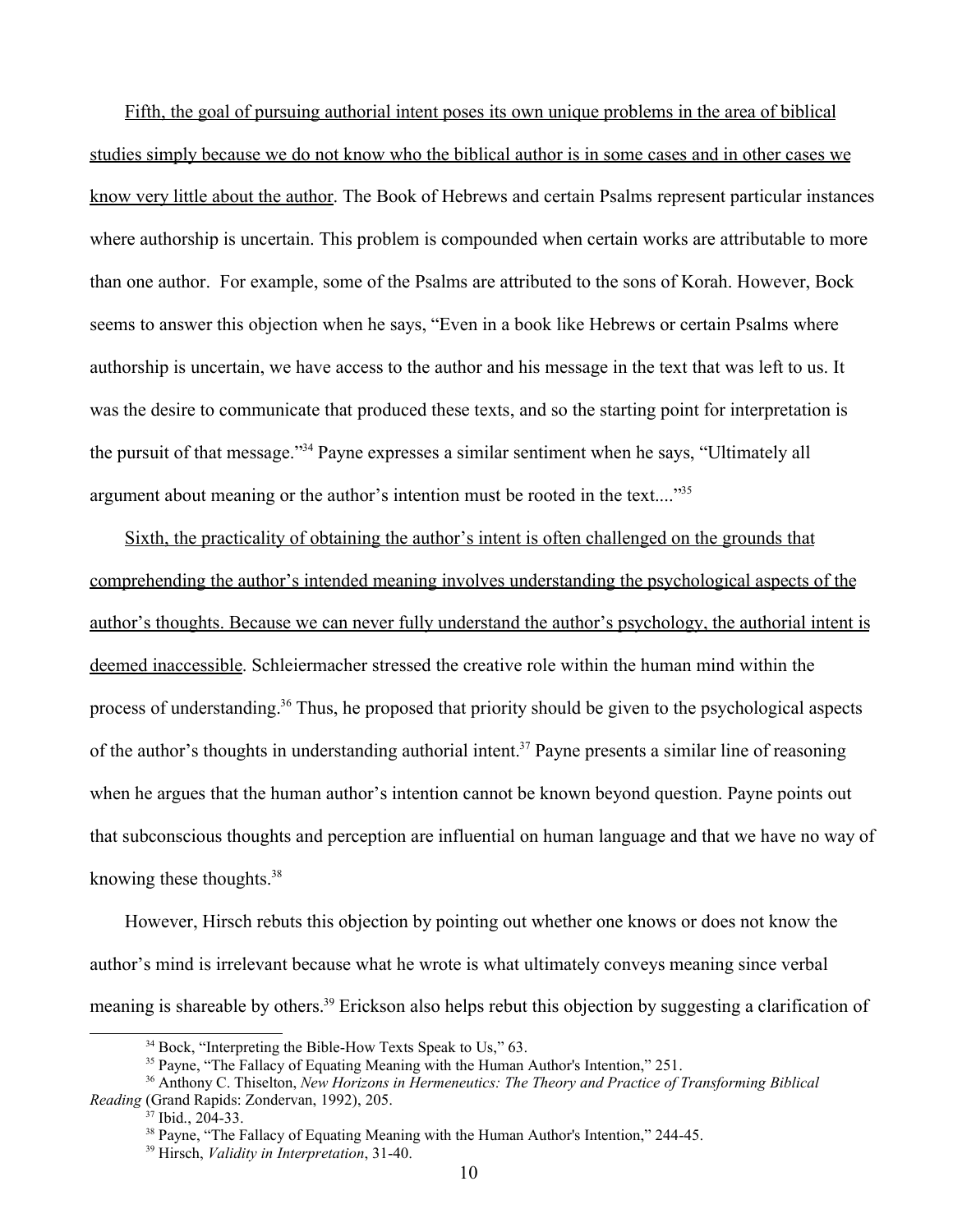terminology. He notes that instead of speaking of the original author "intention"–a term fraught with ambiguity–it is better to speak of the author's "affirmation" or "assertion" in the text. These latter terms focus on the authorial product rather than the process and "avoid the appearance of conscious intention as a prerequisite for meaning."<sup>40</sup>

Seventh, some may argue that the author's intent is unknowable because of its lack of historical reproducibility. In other words, the author's meaning is encapsulated in a precise historical, cultural, and linguistic setting which must be reconstructed before the author's meaning can be known. Because such an exact historical reconstruction is impossible, the author's meaning is forever lost. However, if precise historical reconstruction were the standard for ascertaining authorial intent, finding such intent would indeed be impossible. But no one can reasonably assert that exact historical reconstruction is a prerequisite for understanding the past. Hirsch seems to acknowledge this when he says, "We can never be sure that we have 'truly' understood a text from the past any more then we can be sure that we have understood one from our own time."<sup>41</sup>

Interestingly, one finds this same debate in the area of constitutional interpretation. Bork provides the following quotation made by Justice Brennan while Brennan was criticizing an originalist understanding of the Constitution: "It is arrogant to pretend that from our vantage point we can gauge accurately the intent of the framers on application of principle to specific, contemporary questions."<sup>42</sup> To Brennan's assertion Bork responds:

 Of course the view described by Justice Brennan is arrogant, or would be if anyone took such a position. The requirement that the judge know what the specific intention of the lawgiver was regarding the case at hand would destroy all law. Judges almost never know intentions with such particularity in applying statues, contracts, or other judges' opinions. If they had to have such knowledge they could never decide. If such specific knowledge were available, judges would never disagree with one another, there would be no need to allow appeals from the trial judges decision, and no court would need more than one judge. Justice Brennan demolished a position that no one holds, one that is not only indefensible but undefended….

<sup>40</sup> Millard J. Erickson, *Evangelical Interpretation: Perspectives on Hermeneutical Issues* (Grand Rapids: Baker, 1993), 23.

<sup>41</sup> Hirsch, *Validity in Interpretation*, 44.

<sup>42</sup> Bork, *The Tempting of America: The Political Seduction of the Law*, 162.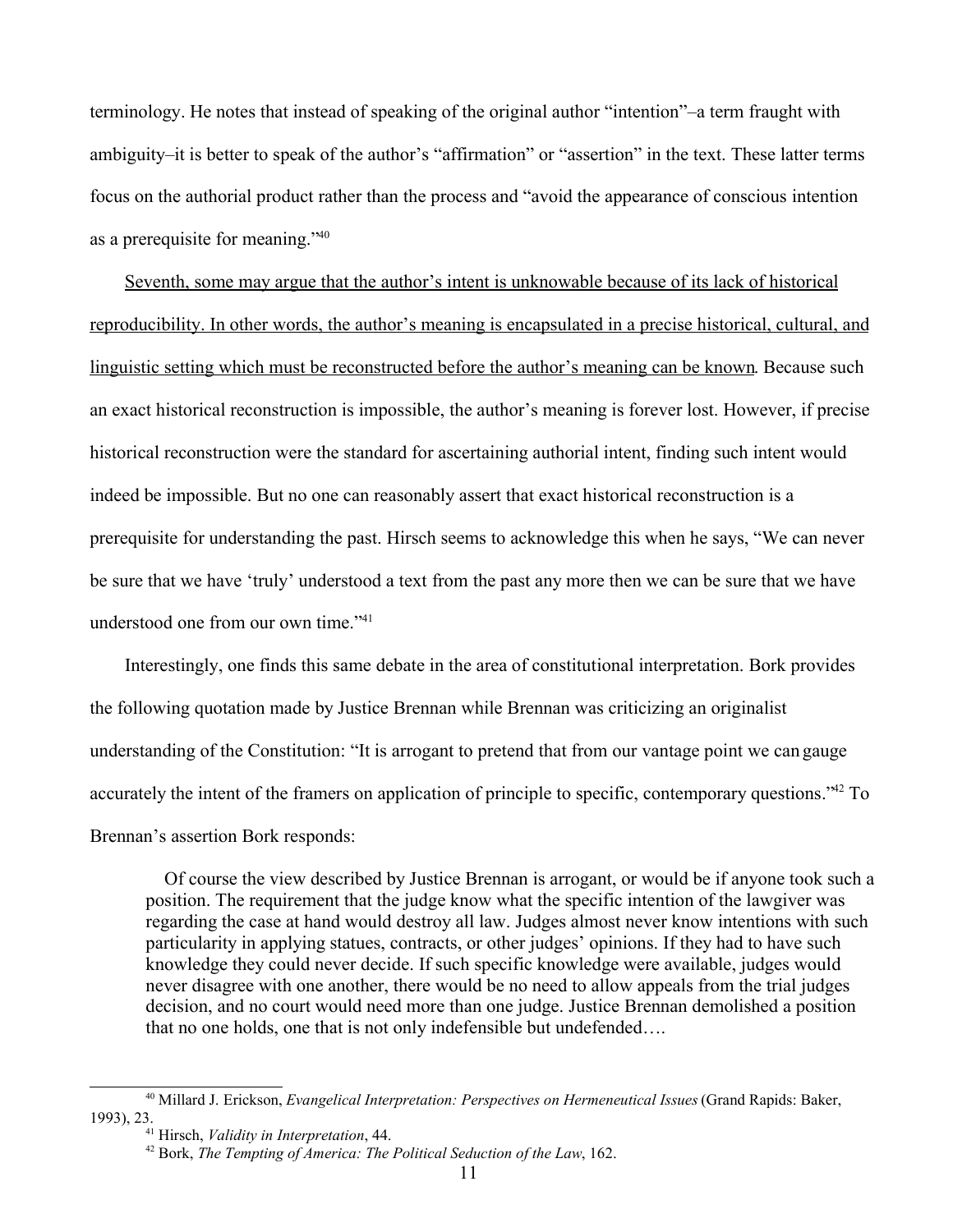…We must not expect too much of the search of original understanding in any legal context. The result of the search is never perfection; it is simply the best we can do; and the best we can do must be regarded as good enough.<sup>43</sup>

Eighth, some may challenge the reasonableness of attaining authorial intent on the grounds that the text is not fixed and immutable but is rather changeable throughout history. Herder postulated the philosophy of radical historicism when he noted, "Every cultural era was another melody in the divine symphony, and every melody had its own divine individuality.<sup>244</sup> Hirsch comments that "this philosophic form of radical historicism lent intellectual respectability to a prevalent and popular form of historical self consciousness which had already created an atmosphere of skepticism regarding the genuine knowability of past cultures."<sup>45</sup> Johnson observes that "the result of this challenge was a view of history called 'historicism,' which holds that a text's meaning changes in essence from era to era."<sup>46</sup> Hirsch counters this objection by contending that author's meaning conveyed through the text is immutable because it is communicated through a willed type, which has verbal meaning that has boundaries. Only after the author's bound meaning is properly understood, can readers find multiple significances or applications in their own contemporary setting.<sup>47</sup>

Ninth, because of the Gadamerian notion that interpretation can be compared to works of art, playing a game, and interpreting law, it is difficult to identify meaning with the author's intention alone. Gadamer proposed that works of art exist in concrete form only in being viewed or read.<sup>48</sup> He also proposed that because a game takes on a concrete existence only in being played, it ultimately finds its true meaning when players engage in it.<sup>49</sup> The implication of this philosophy is that meaning changes with the circumstances of the reader. Gadamer also finds an illustration of this principle in the

<sup>43</sup> Ibid., 162-63.

<sup>44</sup> Herder; quoted in Hirsch, *Validity in Interpretation*, 40.

 $45$  Ibid., 41.

<sup>46</sup> Johnson, *Expository Hermeneutics: An Introduction*, 56.

<sup>47</sup> Hirsch, *Validity in Interpretation*, 49-51.

<sup>48</sup> Georgia Warnke, *Gadamer: Hermeneutics, Tradition and Reason* (Stanford, CA: Stanford University Press, 1987), 51; Hans-Georg Gadamer, *Truth and Method*, trans. Joel Weinsheimer and Donald G. Marshall, 2d rev. ed. ([No city]: Sheed and Ward, 1975; reprint, New York: Continuum Publishing Company, 2002), 42-169.

<sup>49</sup> Warnke, *Gadamer: Hermeneutics, Tradition and Reason*, 51.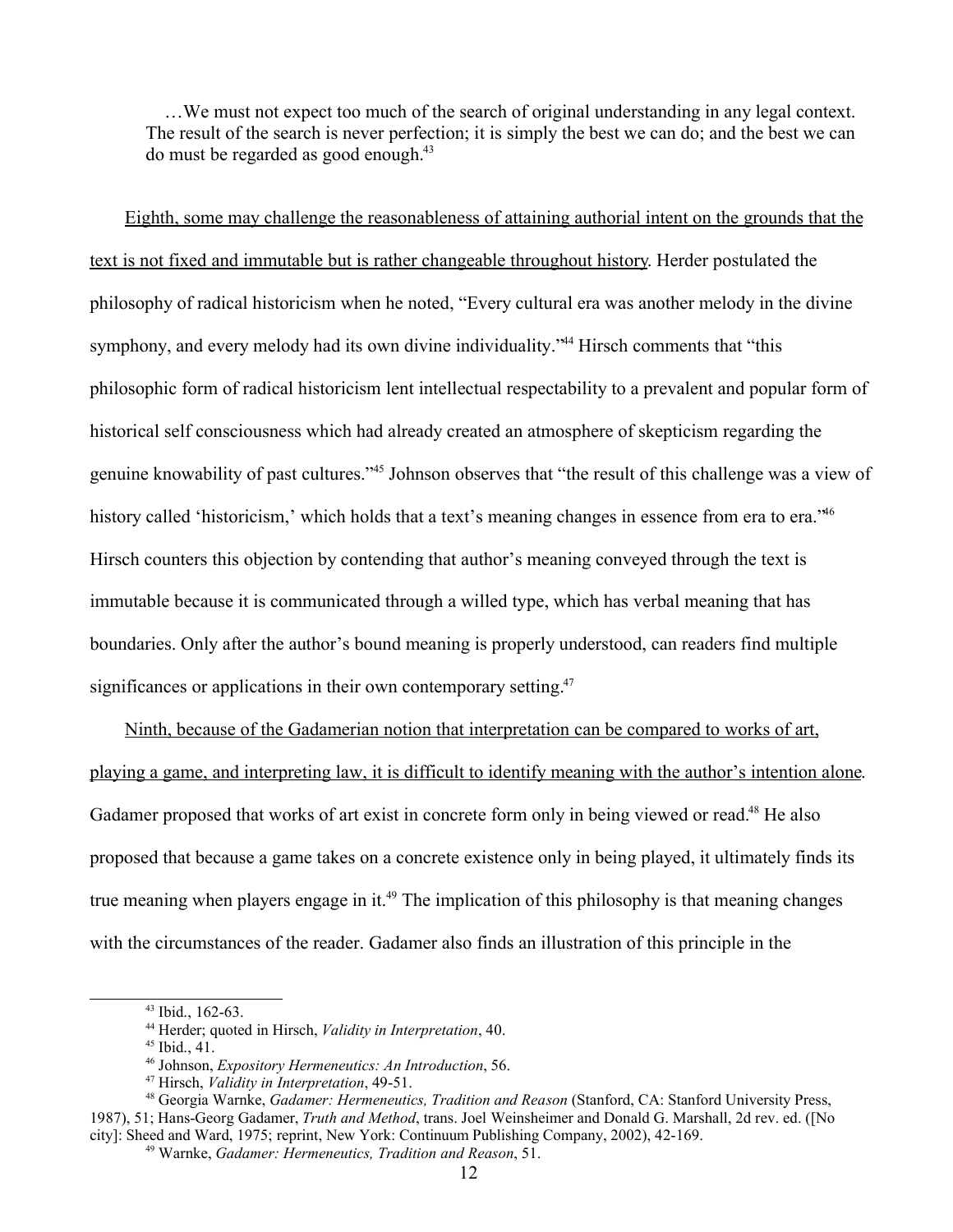hermeneutics jurists use for legal texts. When a jurist interprets a law, he is seeking validity for a certain case only.<sup>50</sup> Gadamer advocates this method of interpretation for Scripture as well. He writes, "The text, whether law or gospel, if it is to be understood properly—i.e., according to the claim it makes—must be understood at every moment, in every particular situation, in a new and different way. Understanding here is always application.<sup>"51</sup> Hirsch responds to these assertions by redrawing the line between meaning and significance. Thus, an appropriate Hirschean response is that "despite the essentiality of the performers to the presentation of certain works, the meaning presented is still bound to its author's intentions and hence that the performers cannot be considered the creators of the work in a sense that would allow them to change its meaning."<sup>52</sup>

Tenth, some may argue that the limitations inherent in language itself prevent the reader from adequately grasping meaning**.** Modern linguistic theory recognizes many limitations regarding human language and through further assumptions puts the language of the Bible into the same categories of usage as modern language. Caird notes that opacity, vagueness, and ambiguities are common limitations in language.<sup>53</sup> Another limitation commonly cited is redundancy.<sup>54</sup> The question becomes do these linguistic limitations prevent the reader from deriving meaning? Perhaps it could be argued that the Spirit's role in illumination allows the reader to ascertain scriptural meaning in spite of linguistic shortcomings.<sup>55</sup> Thomas believes that the argument of scriptural linguistic fallibility overlooks the uniqueness of the Bible. He observes:

 Further, even if the same linguistic principles are applicable to ancient languages, who would dare say that the words written by divine inspiration would show the same redundancy that allegedly characterizes modern communication? To be sure, God used normal language when He inspired the Bible, but the ultimately divine origin of that language certainly puts it into a unique category.<sup>56</sup>

<sup>50</sup> Gadamer, *Truth and Method*, 324-30.

<sup>51</sup> Ibid., 309.

<sup>52</sup> Warnke, *Gadamer: Hermeneutics, Tradition and Reason*, 53.

<sup>53</sup> G. B. Caird, *The Language and Imagery of the Bible* (London: Duckworth, 1980), 85-108.

<sup>54</sup> E. A. Nida, "Implications of Contemporary Linguistics for Biblical Scholarship," *Journal of Biblical Literature* 91, no. 1 (March 1972): 74; Moises Silva, "Let's Be Logical," in *An Introduction to Hermeneutics*, ed. Walter C. Kaiser and Moises Silva (Grand Rapids: Zondervan, 1994), 60.

<sup>&</sup>lt;sup>55</sup> The discussion regarding the Spirit's role in illumination will receive more detailed treatment below.

<sup>56</sup> Robert L. Thomas, *Evangelical Hermeneutics: The New Versus the Old* (Grand Rapids: Kregel, 2002), 210.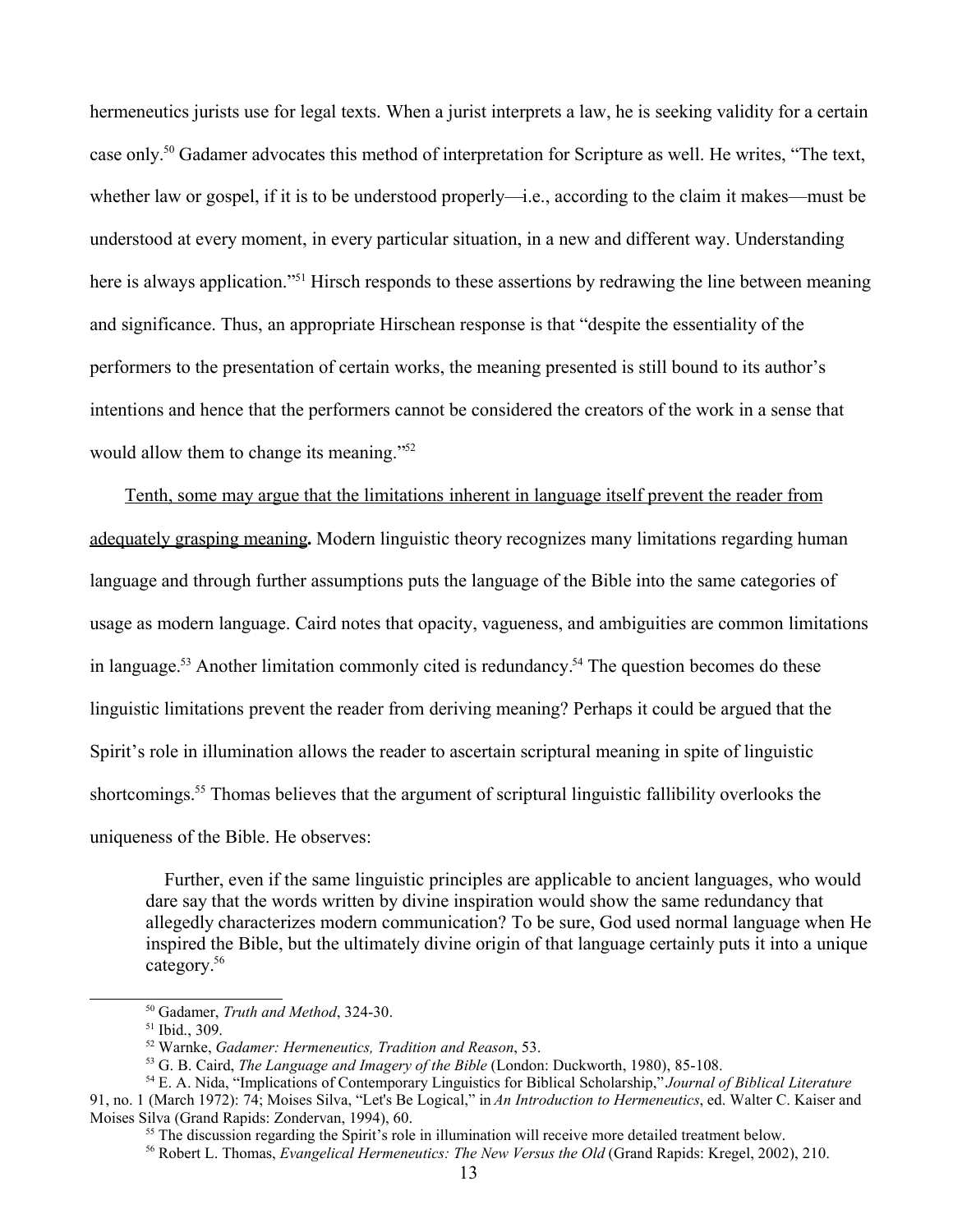Thomas' point seems particularly poignant especially upon considering that the language of Scripture is inspired down to the minutest linguistic particle (Matt 5:18).

Eleventh, some may see the reader's attempt to ascertain the intent of the author as an unrealistic goal because the reader's prejudices and pre understandings inhibit him from objectively interpreting the text. Many in the post-Kantian age would deem as naïve the assumption that the interpreter can approach the text with objectivity.<sup>57</sup> The principle of the *tabula rasa* or "clean sleight" interpretation is seen as an impossible ideal. For example, Lonergan claims that we cannot find the meaning in a biblical text if we approach it on the basis of the "empty head."<sup>58</sup> Thiselton agrees with Smart who states, "claim of absolute scientific objectivity in interpreting scripture involved the interpreter in an allusion about himself that inhibits objectivity."<sup>59</sup> Elsewhere, Thiselton endorses Gadamer's observation that "traditional hermeneutics …limits the horizon to which understanding belongs, and pays insufficient attention to human facticity."<sup>60</sup> Because of the existence of the reader's anthropological finitudes, Gadamer proposed that genuine understanding takes place only when there occurs a fusion of horizons (*Horizontverschmelzung*) between the past and the present, or between the text and the interpreter.<sup>61</sup>

However, it remains debatable how much of Gadamer's theories should be incorporated into evangelical biblical interpretation. If Gadamer's insights are deemed as indispensable to biblical hermeneutics, then one must conclude that pre-Kantian interpreters of Scripture were erroneous in their conclusions. Thomas observes:

 If this point is valid, one wonders how the church's interpretation of Scripture accomplished anything worth while prior to the time of Kant. The integrationists must entertain a sort of

<sup>57</sup> Anthony C. Thiselton, *The Two Horizons: New Testament Hermeneutics and Philosophical Description with Special Reference to Heidegger, Bultmann, Gadamer, and Wittgenstein* (Grand Rapids: Eerdmans, 1980), 27, 315. <sup>58</sup> B. J. F. Lonergan, *Method in Theology* (London: Darton, Longman and Todd, 1972), 157.

<sup>59</sup> Thiselton, *The Two Horizons: New Testament Hermeneutics and Philosophical Description with Special Reference to Heidegger, Bultmann, Gadamer, and Wittgenstein*, 27.

 $60$  Ibid.,  $304$ .

<sup>61</sup> Darrell Bock, *Gadamer: Key Concepts* (unpublished Class Notes in BS 1003, Dallas Theological Seminary, Fall 2003).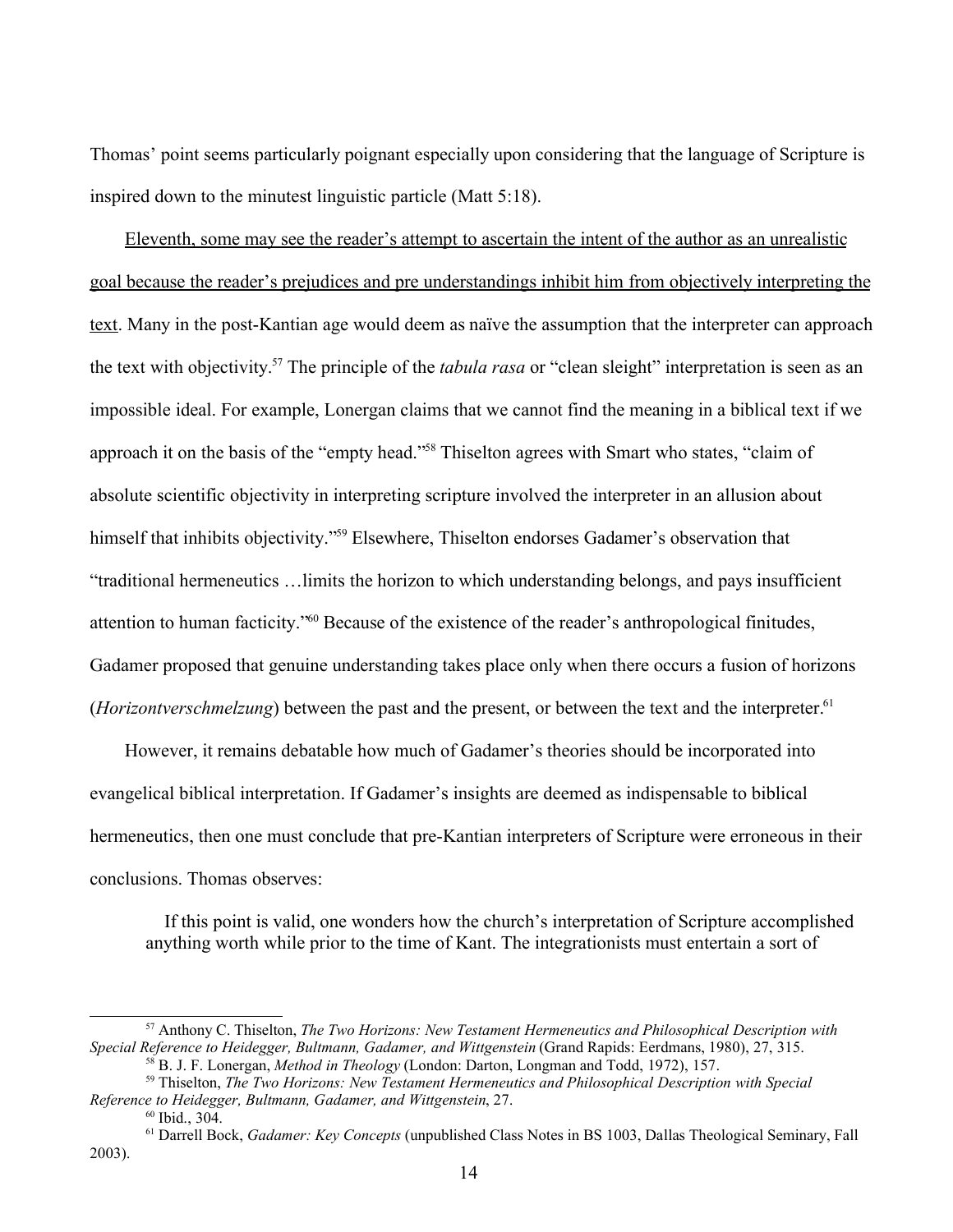camouflaged disdain for meaning extracted from the Bible prior to the "Enlightenment" and its provisions of techniques for synthesizing the Bible with discoveries of modern philosophy.<sup>62</sup>

Furthermore, the indispensability of Gadamer's insights for biblical hermeneutics is also questionable due to the Holy Spirit's illuminating ministry. Thomas notes, "The Spirit can erase improper preunderstandings in the minds of the persons possessing a new nature in Christ and enable exegetes to approach the text in an objective manner.<sup>763</sup> The testimony of Scripture is that God ultimately brings about His purposes in the lives of imperfect people through divine enablement. Can biblical interpreters expect no less enablement from God in order to overcome their anthropological limitations? It is for reasons such as these that Bernard Ramm<sup>64</sup> and even Martin Luther<sup>65</sup> believed that objective study of the biblical text was an attainable goal.

However, within evangelicalism, a discussion continues concerning the scope of the Spirit's illuminating ministry. Bock contends that the Spirit's illumination pertains only to the core content of the gospel message without necessarily spilling over into other areas of biblical revelation and systematic theology. Bock contextualizes many of the passages that speak of the spirit's illumination (John 16:12-13; 1 Cor 2:10, 15; 1 John 2:20, 27) and thus argues that they pertain only to the basic message of the gospel. According to this view, although the Spirit's illumination was involved in Luther's retrieval of the doctrine of justification by faith alone, similar illumination was not necessarily involved in Darby's retrieval of the doctrine of the pretribulation rapture. Consequently, Bock establishes a rating system for the purpose of ranking doctrines according to their degree of certainty. Such a ranking system is similar to rating systems found in textual criticism. Those doctrines pertaining to the basic Christian message receive the highest ranking while others doctrines beyond the basic Christian message receive a lower ranking.<sup>66</sup> Bock places a strong emphasis on dialoguing with other

<sup>62</sup> Thomas, *Evangelical Hermeneutics: The New Versus the Old*, 128.

<sup>63</sup> Ibid., 52.

<sup>64</sup> Ramm, *Protestant Biblical Interpretation*, 116.

<sup>65</sup> D. McCartney and C. Clayton, *Let the Reader Understand: A Guide to Interpreting and Applying the Bible* (Wheaton, IL: Victor, 1994), 94.

<sup>66</sup> Darrell Bock, "Interpreting the Bible-How We Read Texts," in *Progressive Dispensationalism*, ed. Darrell L. Bock Craig A. Blaising (Wheaton, IL: Victor, 1993), 70-71.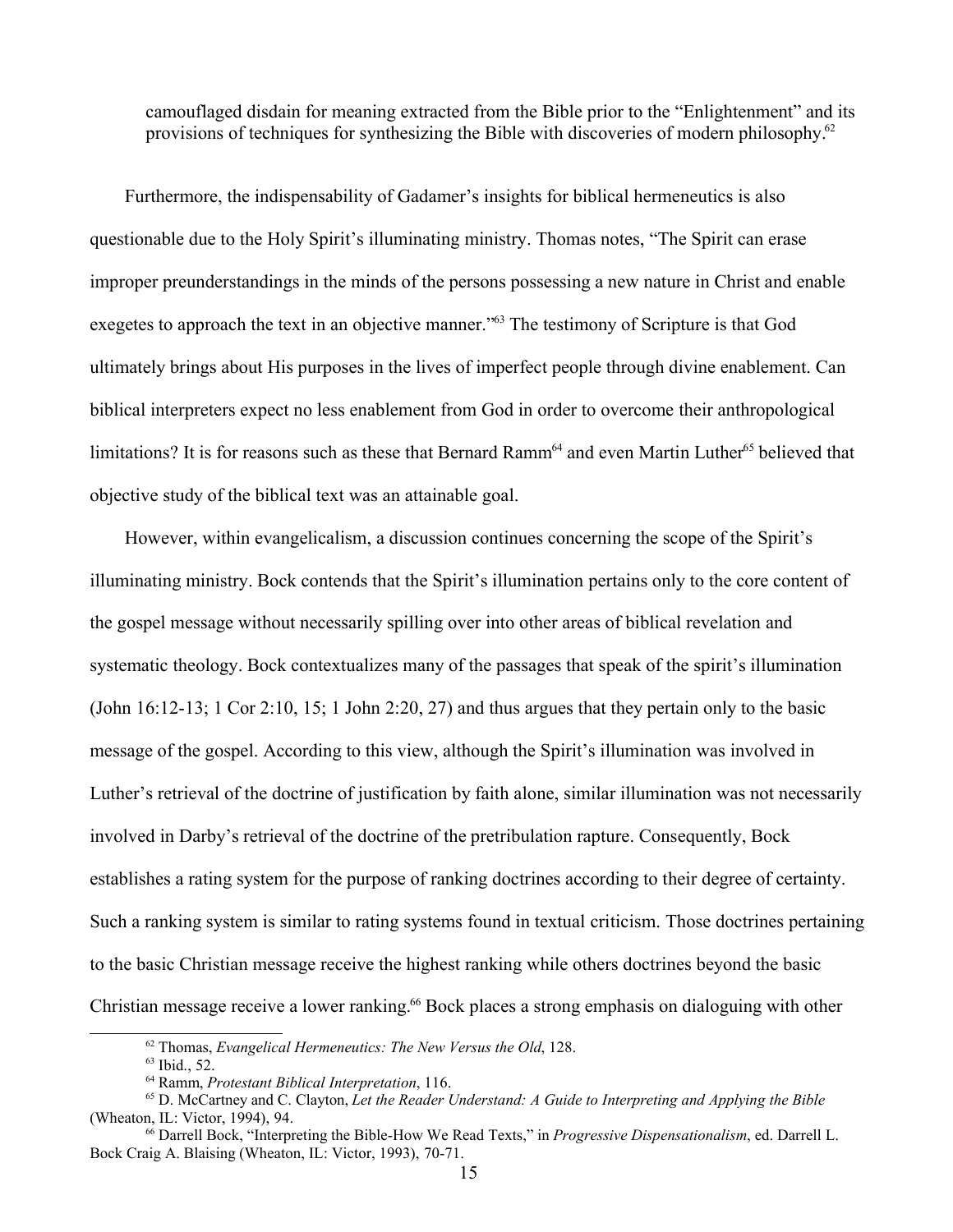members of the Christian community, especially outside one's tradition, in order to gain insight into those doctrines deserving of a lower ranking.<sup>67</sup> Bock contends that claiming the Spirit's illuminating ministry is insufficient in order to claim accuracy of a doctrine of secondary importance because believers outside of one's tradition are also filled with and illuminated by the Spirit.

However, these ideas are based upon the assumption that the Holy Spirit has a limited role in illumination. It is interesting to observe the numerous occurrences of the word "all" in the texts describing illumination. Examples include "all things" (John 14:26), "all truth" (John 16:12-13), <sup>68</sup> "all things" (1 Cor 2:10), "all things" (1 Cor 2:15), and "all things" (1 John 2:20, 27). Repetition of such universal terminology seems to imply a much broader illumination ministry of the Spirit than Bock advocates. On its face, it seems odd that the Holy Spirit would reveal truths in the Bible while simultaneously not giving believers the necessary enablement to understand what He has recorded. Moreover, the New Testament does not seem to indicate that the reader encounters vast degrees of uncertainty when reading Scripture. Luke's purpose in his gospel was "that you may know the exact truth about the things you have been taught" (Luke 1:4). Paul believed that his readers could "know with certainty" (Eph 5:5) as well as be "convinced" of certain truths  $(2 \text{ Tim } 1:12)$ .<sup>69</sup>

It is also important not to overstate the Spirit's role in illumination. As Thiselton correctly points out, "appeals to the Holy Spirit do not bypass hermeneutics. For the Spirit works *though* human understanding and not independently of it…Hermeneutics cannot bypass semantics and traditional language-study.<sup>"70</sup> Moreover, a more encompassing view of illumination does not mean that all

<sup>67</sup> Ibid., 60-61; Bock, "Interpreting the Bible-How Texts Speak to Us," 104-105.

<sup>&</sup>lt;sup>68</sup> It should be observed that this text specifically points out the Spirit's desire to illuminate "things to come." Thus, the Spirit desires to illuminate the eschatological truths developed throughout Scripture. Therefore, the Spirit's role in illumination extends beyond the basic Christian message and covers other areas of systematic theology as well.

<sup>69</sup> Brian A. Shealy, "Redrawing the Line Between Hermeneutics and Application," in *Evangelical Hermeneutics: The New Versus the Old*, ed. Robert L. Thomas (Grand Rapids: Kregel, 2002), 179. In private conversation with Bock, I sensed that part of his reluctance to acknowledge a more expansive role of the Spirit in illumination emanated from a desire to rectify an "ex cathedra" mentality among some interpreters who feel that their interpretation is infallible because they feel that the Spirit led them to a particular interpretive conclusion. While this is a proper diagnosis of a legitimate problem within the body of Christ, for reasons stated above, I believe that a limited view of the Spirit's illumination is an improper solution to this proper diagnosis.

<sup>70</sup> Thiselton, *The Two Horizons: New Testament Hermeneutics and Philosophical Description with Special Reference to Heidegger, Bultmann, Gadamer, and Wittgenstein*, 440.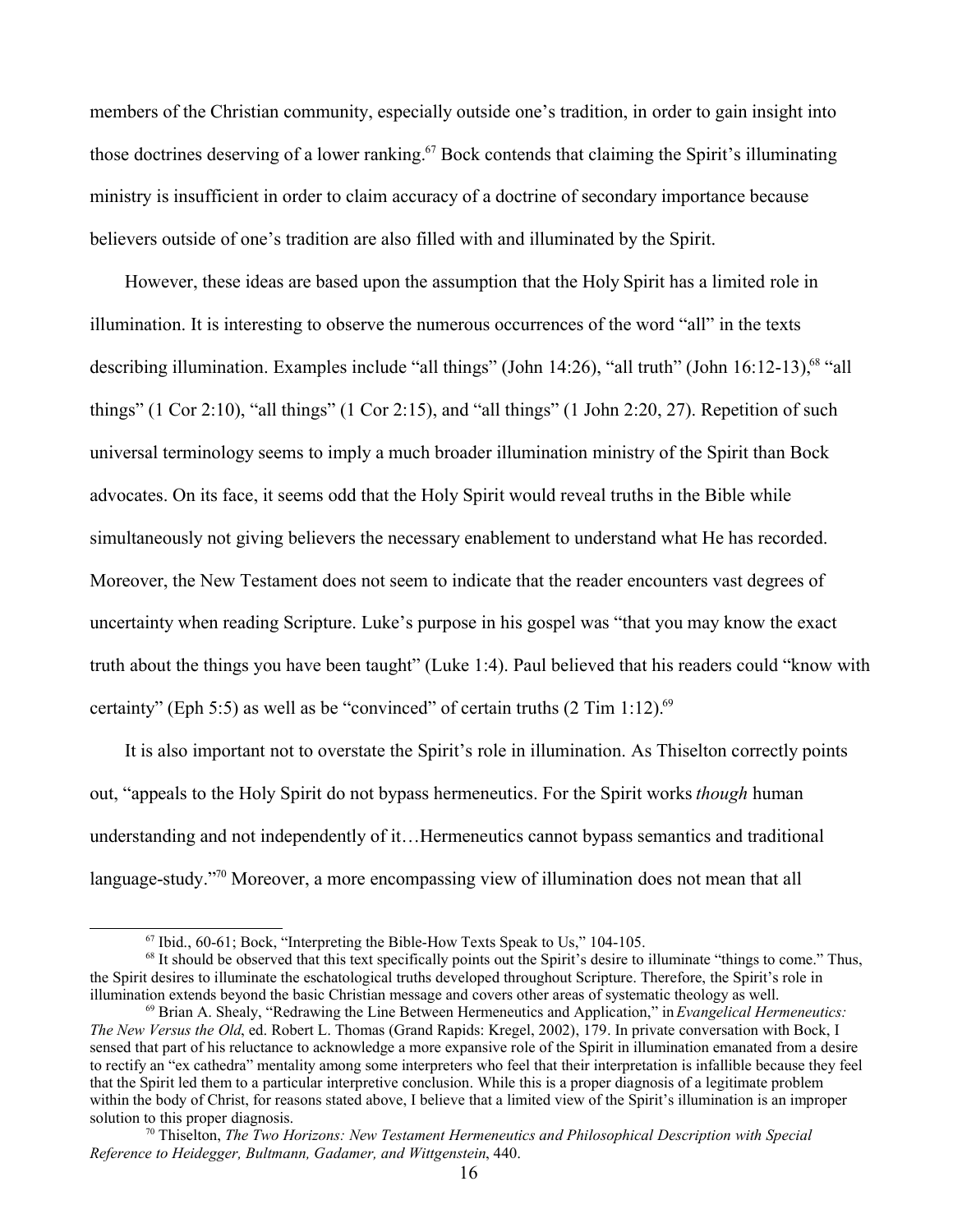scriptural obscurities are cleared up or else Peter would not have said of Paul's writings "some things are hard to understand" (2 Pet 3:16). Believers in this age will continue to live with some degree of uncertainty. In addition, one should not deny that dialogue with those whom you disagree could be helpful. Sometimes the Spirit uses dialogue to illuminate believers (Acts 15:28; Prov 27:17).<sup>71</sup> On the other hand, it is also best not to explain the differences in interpretation between different traditions based on a limited illuminating ministry of the Spirit. These differences have more to do with hermeneutical considerations than with a limitation on the Spirit's illumination. Amillenarian Albertus Pieters succinctly summarized the issue when commenting upon the differences between literal and nonliteral methods of interpretation. He noted, "as long as there is no agreement on this point the debate is interminable and fruitless."<sup>72</sup>

<sup>71</sup> Elliott E. Johnson, *The Holy Spirit in Biblical Interpretation* (unpublished Class Notes in BS 1003 Hermeneutics, Dallas Theological Seminary, Fall 2003), 3.

<sup>72</sup> Pieters; quoted by John F. Walvoord, *The Millennial Kingdom: A Basic Text in Premillennial Theology* (Grand Rapids: Zondervan, 1959), 128.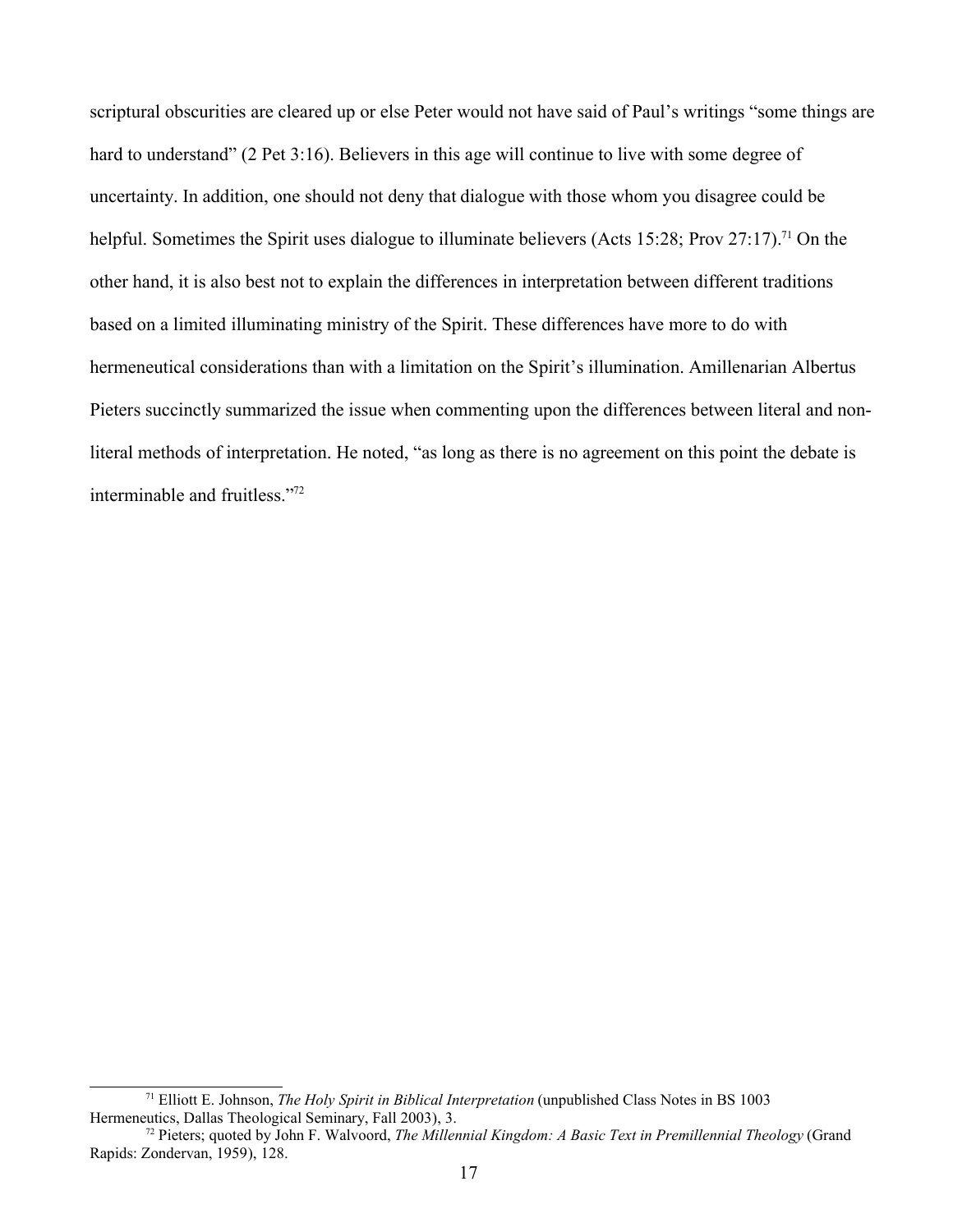## **BIBLIOGRAPHY**

- Blaising, Craig A., and Darrell L. Bock. "Dispensationalism, Israel and the Church: Assessment and Dialogue." In *Dispensationalism, Israel and the Church*, ed. Craig A. Blaising and Darrell L. Bock. Grand Rapids: Zondervan, 1992.
- Bock, Darrell. "Interpreting the Bible-How Texts Speak to Us." In *Progressive Dispensationalism*, ed. Darrell L. Bock Craig A. Blaising. Wheaton, IL: Victor, 1993.

\_\_\_\_\_\_\_\_. "Interpreting the Bible-How We Read Texts." In *Progressive Dispensationalism*, ed. Darrell L. Bock Craig A. Blaising. Wheaton, IL: Victor, 1993.

\_\_\_\_\_\_\_\_. "Current Messianic Activity and Old Testament Davidic Promise: Dispensationalism, Hermeneutics, and Old Testament Fulfillment." *Trinity Journal* 15, no. 1 (1994).

\_\_\_\_\_\_\_\_. "Hermeneutics of Progressive Dispensationalism." In *Three Central Issues in Contemporary Issues in Contemporary Dispensationalism: A Comparison of Traditional and Progressive Views*, ed. Herbert W. Bateman. Grand Rapids: Kregel, 1999.

\_\_\_\_\_\_\_\_. "Gadamer: Key Concepts." Unpublished Class Notes in BS 1003. Dallas Theological Seminary, Fall 2003.

\_\_\_\_\_\_\_\_. "Evangelicals and the Use of the Old Testament in the New (Part 2)." *Bibliotheca Sacra* 142, no. 568 (October-December 1985): 306-17.

- Bork, Robert H. *The Tempting of America: The Political Seduction of the Law*. New York: The Free Press, 1990.
- Caird, G. B. *The Language and Imagery of the Bible*. London: Duckworth, 1980.
- Chisholm, Robert. "Genesis 3:15." Unpublished Notes in 103B Principles of Hebrew Exegesis. Dallas Theological Seminary, Summer 2001.
- Dyer, Charles. "Biblical Meaning of Fulfillment." In *Issues in Dispensationalism*, ed. Wesley R. Willis. Chicago: Moody, 1994.
- Erickson, Millard J. *Evangelical Interpretation: Perspectives on Hermeneutical Issues*. Grand Rapids: Baker, 1993.
- Fruchtenbaum, Arnold. *Messianic Christology*. Tustin, CA: Ariel Ministries, 1998.

\_\_\_\_\_\_\_\_. *Rabbinic Quotations of the Old Testament and How It Relates to Joel 2 and Acts 2*. An unpublished paper presented to the Pre-Trib Study Group, Dallas, Texas, 2002.

Gadamer, Hans-Georg. *Truth and Method*. Translated by Joel Weinsheimer and Donald G. Marshall. 2d rev. ed. [No city]: Sheed and Ward, 1975. Reprint, New York: Continuum Publishing Company, 2002.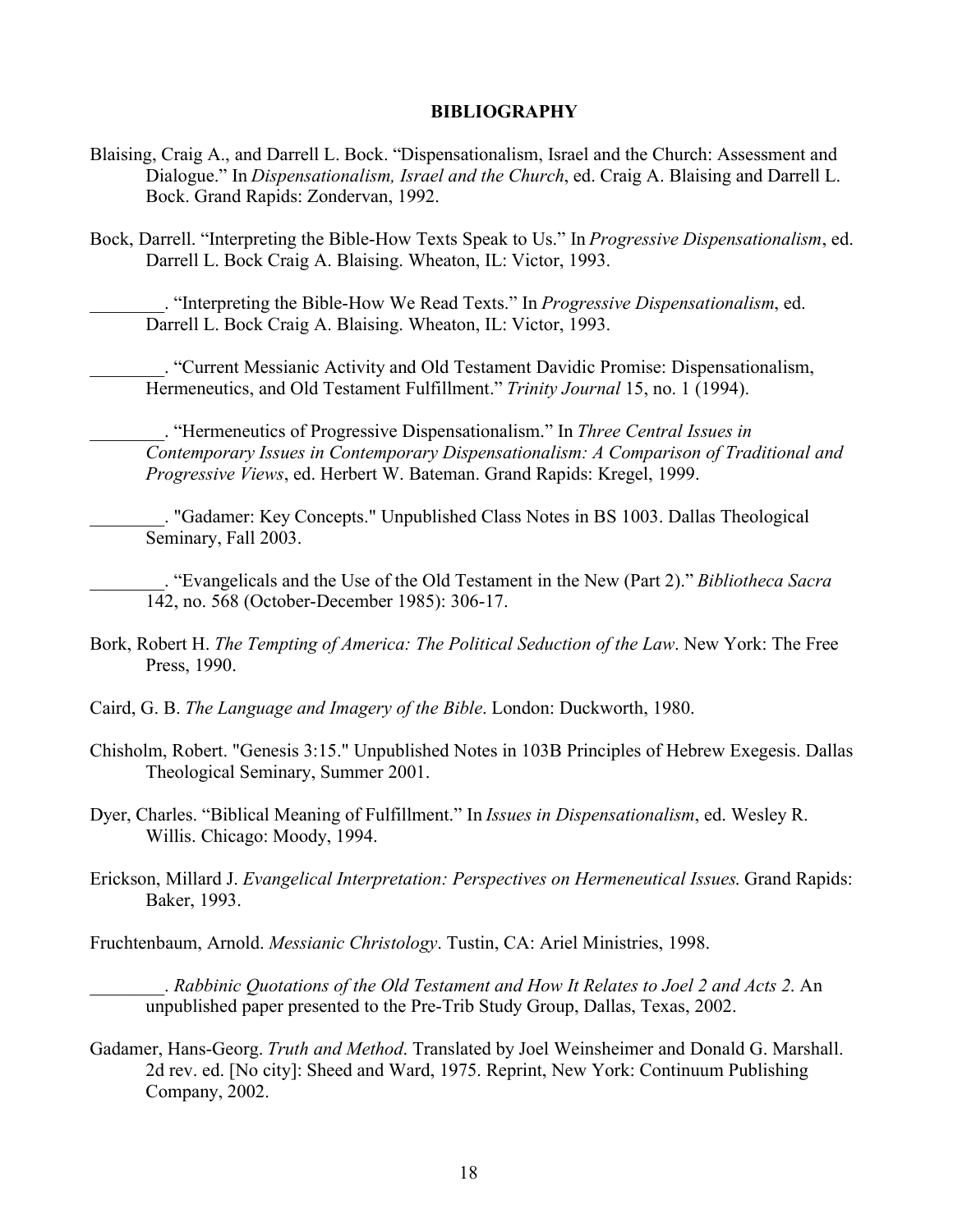Glenny, W. Edward. "The Divine Meaning of Scripture: Explanations and Limitations." *Journal of the Evangelical Theological Society* 38, no. 4 (December 1995): 481-500.

Godet, F. L. *Commentary on Romans*, 1883. Reprint, Grand Rapids, Kregel, 1977.

Hirsch, E. D. *Validity in Interpretation*. New Haven and London: Yale University, 1967.

\_\_\_\_\_\_\_\_. "Transhistorical Intentions and the Persistence of Allegory." *New Literary History* 25 (1994): 549-67.

\_\_\_\_\_\_\_\_. "Meaning and Significance Reinterpreted." *Critical Inquiry* 11 (December 1984): 202-225.

Hoehner, Harold W. *Ephesians: An Exegetical Commentary*. Grand Rapids: Baker, 2002.

Ice, Thomas D. "Dispensational Hermeneutics." In *Issues in Dispensationalism*, ed. Wesley R. Willis and John R. Master. Chicago: Moody, 1994.

Johnson, Elliott E. *Expository Hermeneutics: An Introduction*. Grand Rapids: Academie Books, 1990.

\_\_\_\_\_\_\_\_. "Application." Unpublished Class Notes in BS 1003 Hermeneutics. Dallas Theological Seminary, Fall 2003.

\_\_\_\_\_\_\_\_. "The Holy Spirit in Biblical Interpretation." Unpublished Class Notes in BS 1003 Hermeneutics. Dallas Theological Seminary, Fall 2003.

\_\_\_\_\_\_\_\_. "In Defense of the Author." Unpublished Class Notes in BS 1003 Hermeneutics. Dallas Theological Seminary, Fall 2003.

- Kaiser, Walter C. "The Single Intent of Scripture." In *Evangelical Roots: A Tribute to Wilbur Smith*, ed. Kenneth S. Kantzer. Nashville: Thomas Nelson, 1978.
- Lightner, Robert. *Last Days Handbook*. Rev. ed. Nashville: Thomas Nelson, 1997.

Lonergan, B. J. F. *Method in Theology*. London: Darton, Longman and Todd, 1972.

- McCartney, D., and C. Clayton. *Let the Reader Understand: A Guide to Interpreting and Applying the Bible*. Wheaton, IL: Victor, 1994.
- Nida, E. A. "Implications of Contemporary Linguistics for Biblical Scholarship." *Journal of Biblical Literature* 91, no. 1 (March 1972).
- Payne, Philip B. "The Fallacy of Equating Meaning with the Human Author's Intention." *Journal of the Evangelical Theological Society* 20, no. 3 (September 1977): 243-52.
- Poythress, Vern S. "The Divine Meaning of Scripture." *Westminster Theological Journal* 48 (1986): 241-79.

Ramm, Bernard. *Protestant Biblical Interpretation*. Grand Rapids: Baker, 1970.